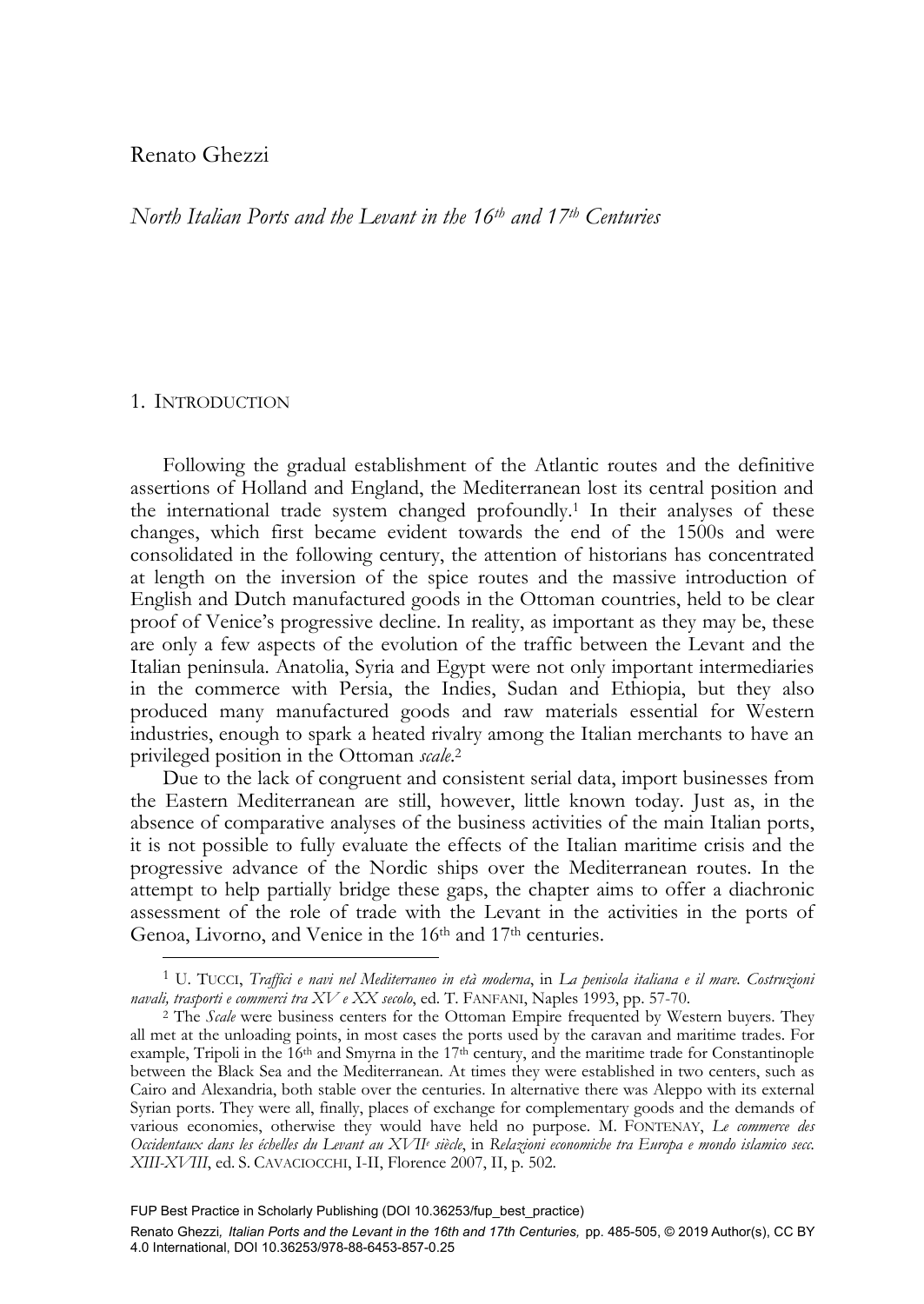$486$  renato ghezzi

### 2. THE SOURCES

The development of long-haul trading in Genoa's port in the  $16<sup>th</sup>$  and  $17<sup>th</sup>$ century was recognized by Edoardo Grendi, through analysis of the proceeds derived from the *jactus navium,* a tax weighted on the owners of ships with a carrying capacity of over 1,500 *cantari* (71 tons), which amounted proportionately to the dimensions of the hulls.3 Registrations of payments were collected in the *cartulari* and *manuali* of the *Padri del Comune*, the magistratess charged with collecting the taxes, in which there are records of the ships that reached Genoa, their tonnages,4 the ship-owner's name, the nationality and the taxes they were subject to.5 From 1528 to 1591 the ship's port of origin was always indicated, in the following years this information was no longer reported: it appeared again only after 1658.

The useful sources for a quantitative reconstruction of the port's activity in Venice are more fragmented. The notarial acts<sup>6</sup> and the documents of an administrative nature are very important. In particular, the business summary reports of the mercantile sector and the commodities entering and leaving the port, which cover, however, only short periods of time. There are also the chronicles and correspondence of the merchants, in some cases very precise, which can provide important indications of the main maritime trade networks and their evolution.7

<sup>3</sup> The *jactus navium* was a tax on waste dumped into the sea by the ships, whose proceeds were used to free the port of waste materials accumulated on the sea floor, hindering its practicability. The smaller ships, with a carrying load of less than 71 tons, were exempt from paying this tax. Instead they had to pay an anchoring tax, the so called *schifato.* E. GRENDI, *Traffico portuale, naviglio mercantile e consolati genovesi nel Cinquecento*, in "Rivista Storica Italiana", LXXX, 1968, n. III, pp. 593-638, 596-607. On the evolution of the trade of Genoa's port in the 11<sup>th-14th</sup> century see R. S. LOPEZ, *Market expansion: the case of Genoa*, in R. S. LOPEZ, *Su e giù per la storia di Genova*, Genoa 1975, pp. 43-62; G. PISTARINO, *Genova medievale tra Oriente e Occidente*, in "Rivista Storica Italiana", LXXXI, 1969, pp. 45-73; G. PISTARINO, *La storiografia marittima su Genova medievale*, in *Tendenze e orientamenti nella storiografia marittima contemporanea: gli Stati italiani e la Repubblica di Ragusa (secoli XIV-XIX)*, ed. A. DI VITTORIO, Naples 1986, pp. 3-28.

<sup>4</sup> Intersecting the data originating from the *Padri del Comune* registries with other sources (particularly the *Registri della Sanità* and notarial acts), Edoardo Grendi found a consistent underestimation of the ship loads in the  $17<sup>th</sup>$  century, with which a systematic reduction of taxes was allowed. To calculate the merchant ships tonnage arriving in Genoa he increased this by 20%. In this way, the average load of the ships engaged in business along the long-haul routes reaching Genoa proved equal to 153 tons, a lower value than that I noted for the ships arriving in Livorno in the 1600s (185 tons). E. GRENDI, *I nordici e il traffico del porto di Genova: 1590-1666*, in "Rivista Storica Italiana", LXXXIII, 1971, n. I, pp. 23-71, 38-57; R GHEZZI, *Livorno e il mondo islamico nel XVII secolo. Naviglio e commercio di importazione*, Bari 2007, pp. 19-41.

<sup>5</sup> The *Padri del Comune* were the main magistrates of Genoa. In 1588 they were divided into independent bodies: the *Conservatori del Patrimonio*, which superintended the arts, managed road networks, aqueducts, and urban cleanliness; the *Conservatori del Porto e del Molo*, which took care of the port's infrastructure and issued anchorage permits. G. FELLONI, *Organizzazione portuale, navigazione e traffici a Genova: un sondaggio tra le fonti per l'età moderna*, in *Studi in memoria di Giorgio Costamagna*, ed. D. PUNCUH, Genoa 2003, pp. 337-364.

<sup>&</sup>lt;sup>6</sup> R. GHEZZI, *Le fonti notarili e il commercio marittimo tra Tirreno e Adriatico nel XVII secolo*, in "Studi Urbinati", 33-34, 2004, pp. 465-478.

<sup>&</sup>lt;sup>7</sup> U. TUCCI, *Lettres d'un marchand vénitien, Andrea Berengo (1553-1556)*, Paris 1957.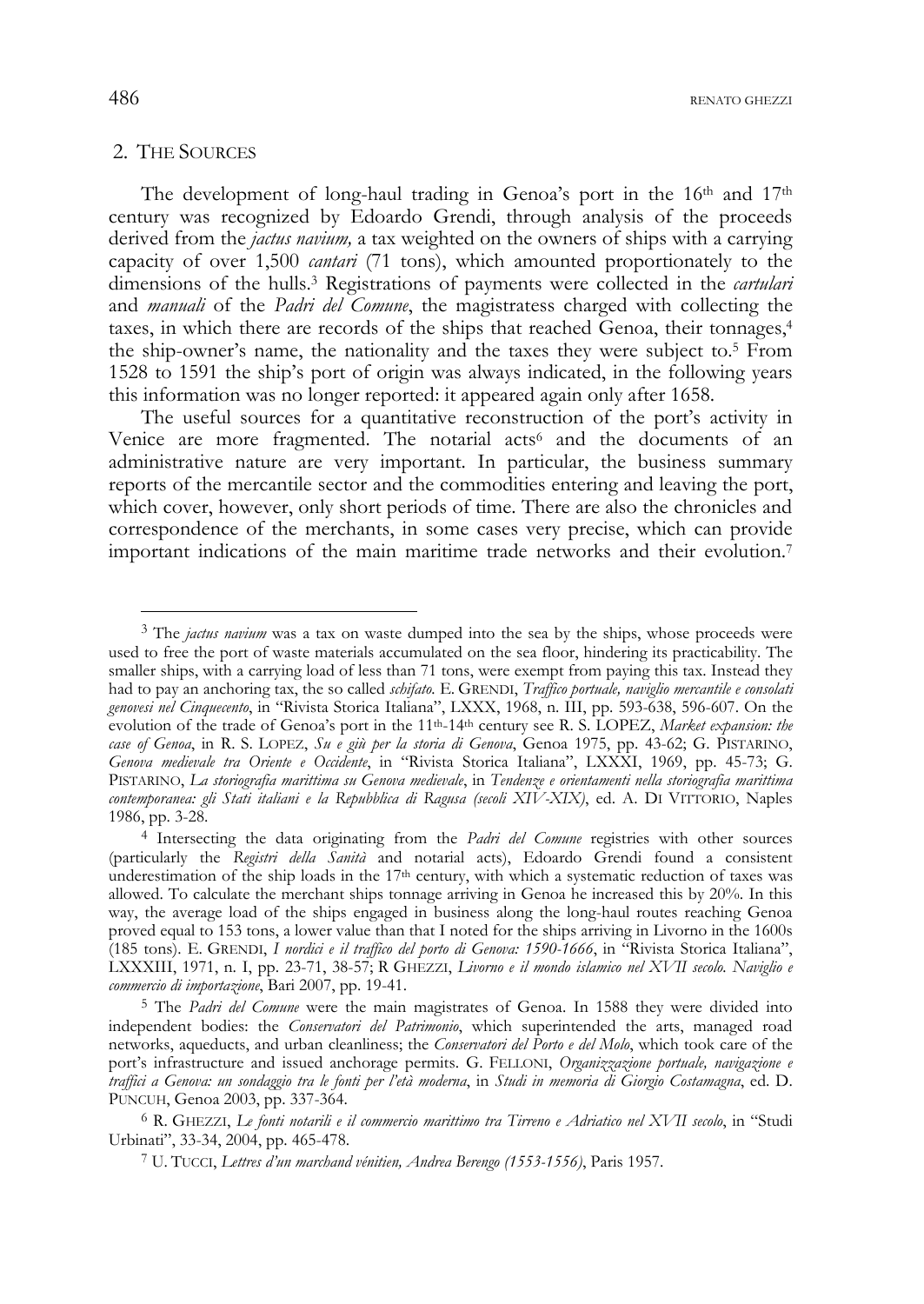Finally, some very useful information comes from the reports by foreign residents about the state of business activities in the main markets of the Ottoman empire.<sup>8</sup>

The series related to the import businesses of Livorno were reconstructed thanks primarily to the examination of the *Registri della sanità*. 9 According to predominant medical theories of the time, the plague was caused by invisible contaminating atoms that could be transmitted not only by living beings but also by many objects, merchandise, or other materials.10 The captains who reached Livorno from the Levant, from Northern Africa, or from other suspect countries, therefore had to provide detailed notes on the port of departure, the crew's state of health and that of eventual passengers, on the route followed and the merchandise transported, after first having declared basic generalities and the name and tonnage of their ships. By consulting these documents, it was possible to individuate the different types of ship which passed through the port of Livorno in the  $17<sup>th</sup>$  century and to classify them based on tonnage, nationality, and by their port of origin. Examining their loads therefore made it possible to make some quantitative estimates on the volume of imports from the ports of the Levant.

#### 3. GENOA'S PORT ACTIVITY

-

The sequences of *iactus navium* span, without any significant interruptions,<sup>11</sup> the period comprised between 1537 and 1666. They show a growth trend in Genoa's businesses, culminating in the years 1551-1555. There was then a diminuition, which lasted until 1586, followed by a sharp rise which peaked in 1592, when the levels reached the highest of the century. Up until the 30s the Genoese fleet assured close to three quarters of the port trade.12 Participation by the other nations grew progressively, and in the 60s it became predominant.13 Ragusa's merchant ship fleets were the business leaders of Genoa's port industry until the 90s, when they were joined by the Nordic, English and, above all, Dutch ships, which had an important role in the growth of the 90s, constituting approximately 25% of the port's incoming trade.14

Between the geographical areas which fed the most consistent flow of trade, the Italian ports stood out, especially those in Sicily. The merchant ships arriving from the island's ports made up 42% of the total tonnage of the sailing ships

<sup>8</sup> F. C. LANE, *La marine marchande et le trafic maritime de Venise a travers les siècles*, in *Les sources de l'histoire maritime en Europe du Moyen Age au XVIII<sup>e</sup> siècle, ed. M. MOLLAT, Paris 1962, pp. 7-32.*<br><sup>9</sup> ARCHIVIO DI STATO DI FIRENZE (ASFI), Ufficiali di Sanità, 136-225.

<sup>&</sup>lt;sup>10</sup> C. M. CIPOLLA, *Il burocrate e il marinaio*, Bologna 1992, p. 45.<br><sup>11</sup> The only data missing, for the entire period, refer to 1540, 1542, 1547, 1549, 1555, 1561, 1595, and 1598. E. GRENDI, *Traffico portuale*, cit., t

<sup>&</sup>lt;sup>12</sup> Excluding smaller boats, that were used for cabotage, in the early decades of the 16<sup>th</sup> century the total tonnage of Genoa's merchant fleets was roughly 15,000 tons, similar to that of the Venetian fleet. L. PICCINNO, *Genoa: a city with a port or a port city?*, in *The Routledge Handbook of Maritime Trade around Europe 1300-1600*, W. BLOCKMANS, M. KROM, J. WUBS-MROZEWICZ eds., London 2017, pp. 159-176, 165. 13 C. COSTANTINI*, La Repubblica di Genova*, Turin 1986, pp. 167-169. 14 E. GRENDI*, I nordici*, cit., pp. 23-65.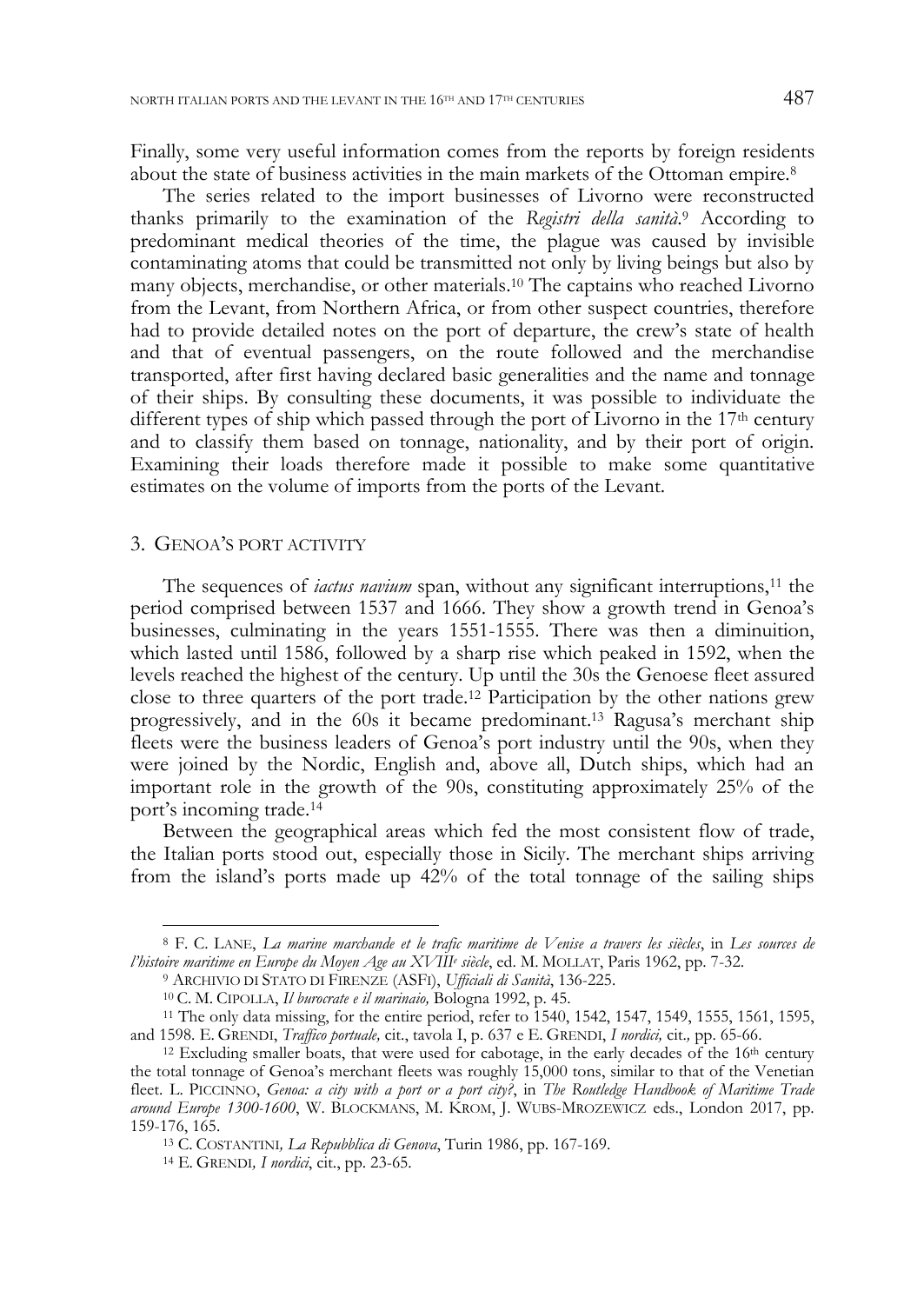registered as arriving in Genoa from 1537 to 1591.15 Furthermore, there were important arrivals from Castile ports (38% of the total tonnage for incoming ships from 1537 to 1591). In contrast, the connections with the Levant were weak. From 1537 to 1588, 240 merchant ships arrived from the Eastern Mediterranean, and their tonnage contributed to only 5% of the total port activity.16



Graph 1. **Tonnage of merchant ships arriving in Genoa, 1537-1591** 

Source: E. GRENDI, *Traffico portuale*, cit., pp. 593-638.

The high levels of trade in the years 1550, 1551, 1552, and 1558 are essentially explained by the poor grain harvests in Sicily. The business of cereals was the activity which mainly characterized the port of Genoa. Sicily was the main supply source,<sup>17</sup> and when its contributions diminished, the Republic organized a complex provision plan with the Ottoman storage sites and in 1558, a special pass was given to Mahomet Cilibi of Mytilene so that he could transport grain to Liguria.18 When the crisis ended, relations with the Levant went back to their normal, modest levels.

constituted for roughly 20% of the port's total trade. E. GRENDI, *Traffico, naviglio*, cit., pp. 591-638. 18 *Ibid*., p. 604 e 624.

<sup>15</sup> The tonnage being referred to here is equivalent to 2,000 pounds in weight or 28 cubic feet (913 leters) in capacity (*tonneau de Bordeaux*). M. MORINEAU, *Jauges et méthodes de jauge anciennes et modernes*, Paris 1966.<br><sup>16</sup> E. GRENDI, *Traffico portuale,* cit., p. 637, tavola I.<br><sup>17</sup> On average, Genoa imported 6,500 *mine* of grain from Sicily every year, which in volume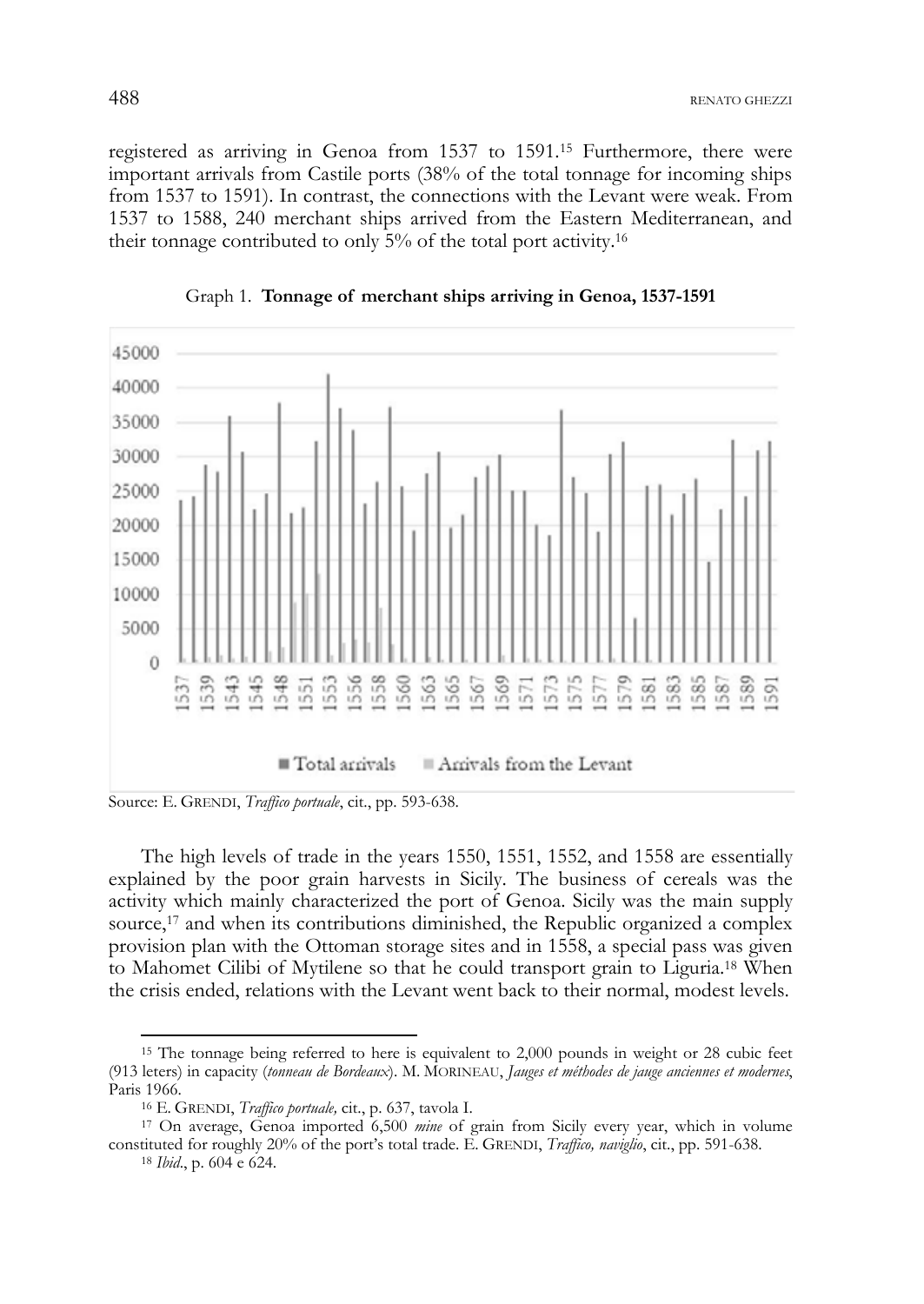The early decades of the 1600s marked the beginning of a new ascending phase, culminating in 1620. The following years saw a decrease in the incoming port business, remaining at a low until 1628, when a new growth trend started, which had a secular peak in the biennium 1630-1632. In contrast, the 40s saw a drop which became a huge collapse during the plague of 1656-1657.<sup>19</sup> Beyond the circumstantial aspects, the mid-century saw an inversion of this trend, but the revival of businesses was indeed slow and uncertain. In 1660 the total of the ship loads arriving in the port was still inferior by a third compared to that which was recorded in the period between 1651-1655. In the period between 1661-1665 it did not pass more than 80% of the level prior to the plague.20

In comparison to the preceding century, the leading trade managers of Genoa did not record significant changes. The import of grain reached a peak in 1629 and in 1631, when they represented 40% of the incoming loads to the port, which then settled at 20-25% in the following twenty years.21 The routes for Sicily and the Iberian Peninsula continued to be those most used and supplied the grain, wool, and silk trades. Trade with the Italian peninsula increased the role of ports in Puglia, where primarily grain and oil were loaded, and, above all, the arrival of ships from the port of Livorno increased, and which became, for Genoa, the main market for the supply of merchandise from the Levant.22

## 4. LIVORNO: BETWEEN THE MEDITERRANEAN AND THE ATLANTIC

As Fernand Braudel and Ruggero Romano showed, the roots of Livorno's achievement of the 17th century have distant origins.23 In fact, they go back to the reign of Cosimo, the first grand duke of Tuscany (1537- 1574), who introduced the political system to create a new economic center between Pisa and Livorno for the state. To initiate this project, two proclamations were released in 1547 and 1548, which favored the area's general population and especially the inclusion of new artisans from Pisa and Livorno, entrepreneurs, and vendors. Contemporarily, an impressive construction plan was sent out, necessary to improve the defense structure of Livorno, to render it more accommodating, to create new business infrastructure, and new connections inland.

To eliminate "…the disorder which results from the diversity of laws and orders…",24 on March 16, 1566 a tax act was finally issued for a complete restructuring of customs regulations. In it, again there can already be seen a few elements characteristic of the free port regime which would be established by the end of the 1600s.

j

<sup>&</sup>lt;sup>19</sup> E. GRENDI, *I nordici*, cit., pp. 48-57.<br><sup>20</sup> C. COSTANTINI, *La Repubblica di Genova*, Turin 1986, p. 309.<br><sup>21</sup> L. PICCINNO, *Economia marittima e operatività portuale. Genova sec. XVII-XIX*, Atti della Società ligure di storia patria, Nuova Serie, vol. XL, fascicolo 1, Genoa 2000, p. 59.<br><sup>22</sup> E GRENDI, *La repubblica aristocratica dei Genovesi*, Bologna 1987, pp. 324-327.<br><sup>23</sup> F. BRAUDEL, R. ROMANO, *Navires et marchandises à l'* 

<sup>1951,</sup> pp. 44-53. 24 ASFI, *Auditore delle Riformagioni*, 118, cc. 70-99.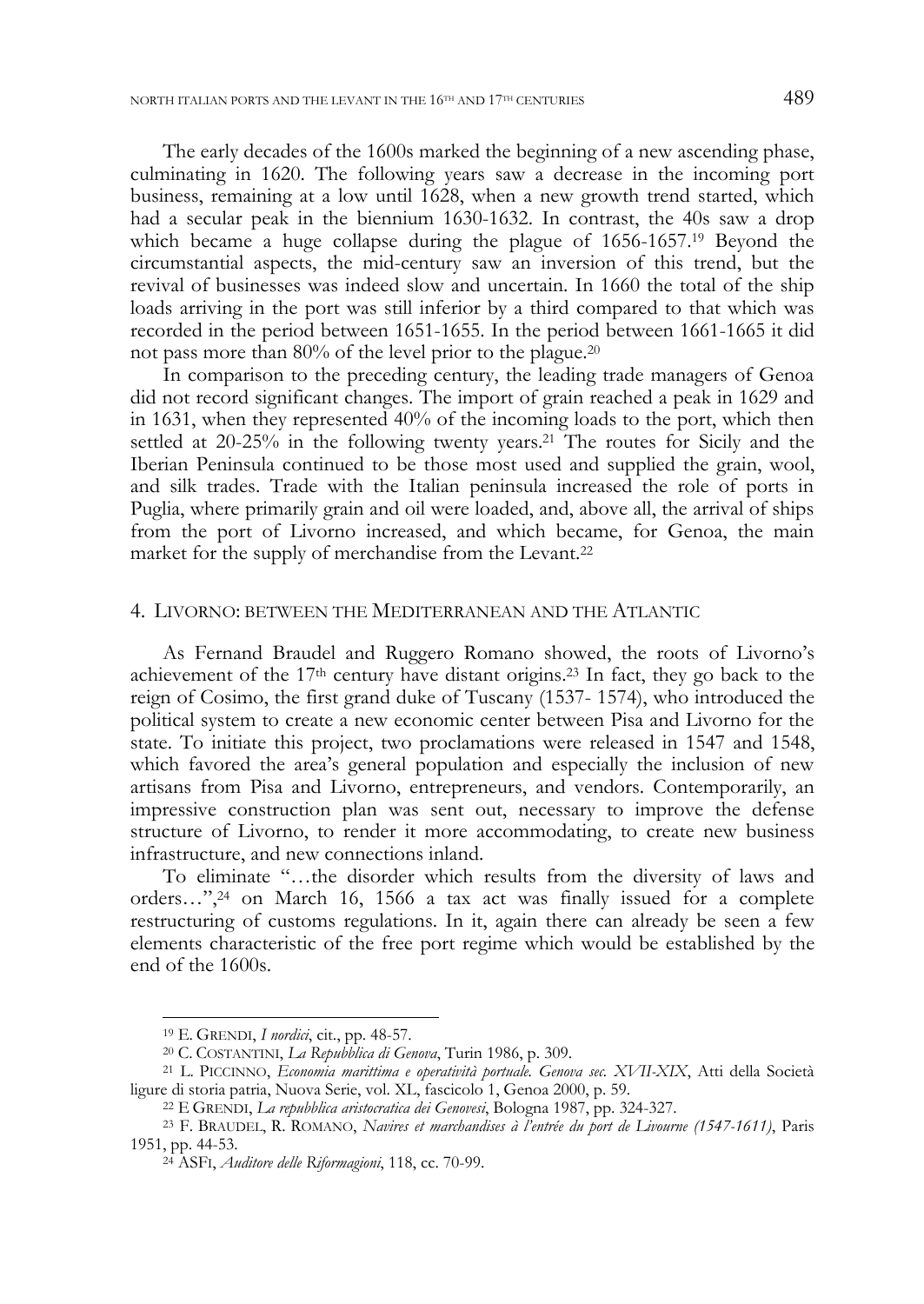$490$  renation of the  $\alpha$  renation of the  $\alpha$ 

The city's modernization works continued under the guidance of Francesco I, Cosimo's successor until, following the changes in international equilibrium after Lepanto, and with the temporary interruption of the Atlantic route of pepper arriving in Antwerp from Lisbon, the prospect of the opportunity to make the new Tuscan port a central point for stocking and distributing the spices arriving from the East and West arose, to the detriment of Venice. In 1575, negotiations commenced with the sultan, to obtain confirmation of the business privileges which had been given to Florentine traders the century before. A year later, a diplomatic mission was sent to King Sebastian of Portugal to obtain the monopoly of the pepper trade.

This plan did not end well. Negotiations with Mohammed II were halted, relations with Spain worsened, the difficulties of Venetian businesses in the Levant were rapidly overcome, so much so that by the end of the century the Republic of San Marco returned to having control of the spice market and a predominance in the Mediterranean.

However, by the time of the death of Francesco I, the port had been expanded by the construction of a pier, large new warehouses for stocking goods, and new grain wells had been built. The city's walls had been completed and the ground- work for a city center began to take effect. Consequently, Livorno found itself in the best condition to take advantage of the opportunity offered by the international situation in the early 90s of the 16<sup>th</sup> century's. At the time, the Italian peninsula and many other Mediterranean countries suffered the consequences of the series of poor harvests which caused severe famines in 1590-1591, 1596, and again in 1600- 1601. With great timing, on September 3rd 1590, Ferdinand I gave orders to stock up on grain in Poland, in Gdansk, in Hamburg, Holland, France, and England.

At the end of the 1500s, Livorno maintained interests not only with North West Europe. It had fairly close ties to the Ottoman Levant, especially Alexandria in Egypt, though as Braudel and Roman wrote, "…en définitive, Livourne ellemême est mal rattachéè à la Mer Orientale. Pendant duze ans, en effect, de toute le Méditerranée à l'est de la Sicilie, elle n'aura reçu que quarante navires. Est-ce crainte de représailles à la suite de excès de la course toscane dans le Levant? Ou conséquence de la faillite des negotiations turco-toscanes de 1577? En tout cas, la géographie et la conjoncture aidant, c'est vers l'Ocean et ses valeurs montantes que Livourne se tourne."25

In the 17th century, the arrivals of sailing ships engaged in long haul trade started from relatively low levels, very similar to those found by Braudel and Romano at the end of the 1500s. They then began to become more frequent: from 1612 to 1666 they increased at an annual average rate of 8%.26

<sup>25</sup> F. BRAUDEL, R. ROMANO, *Navires et marchandises,* cit., p. 44.

<sup>26</sup> R. GHEZZI, *Livorno e il mondo islamico*, cit., pp. 115-196.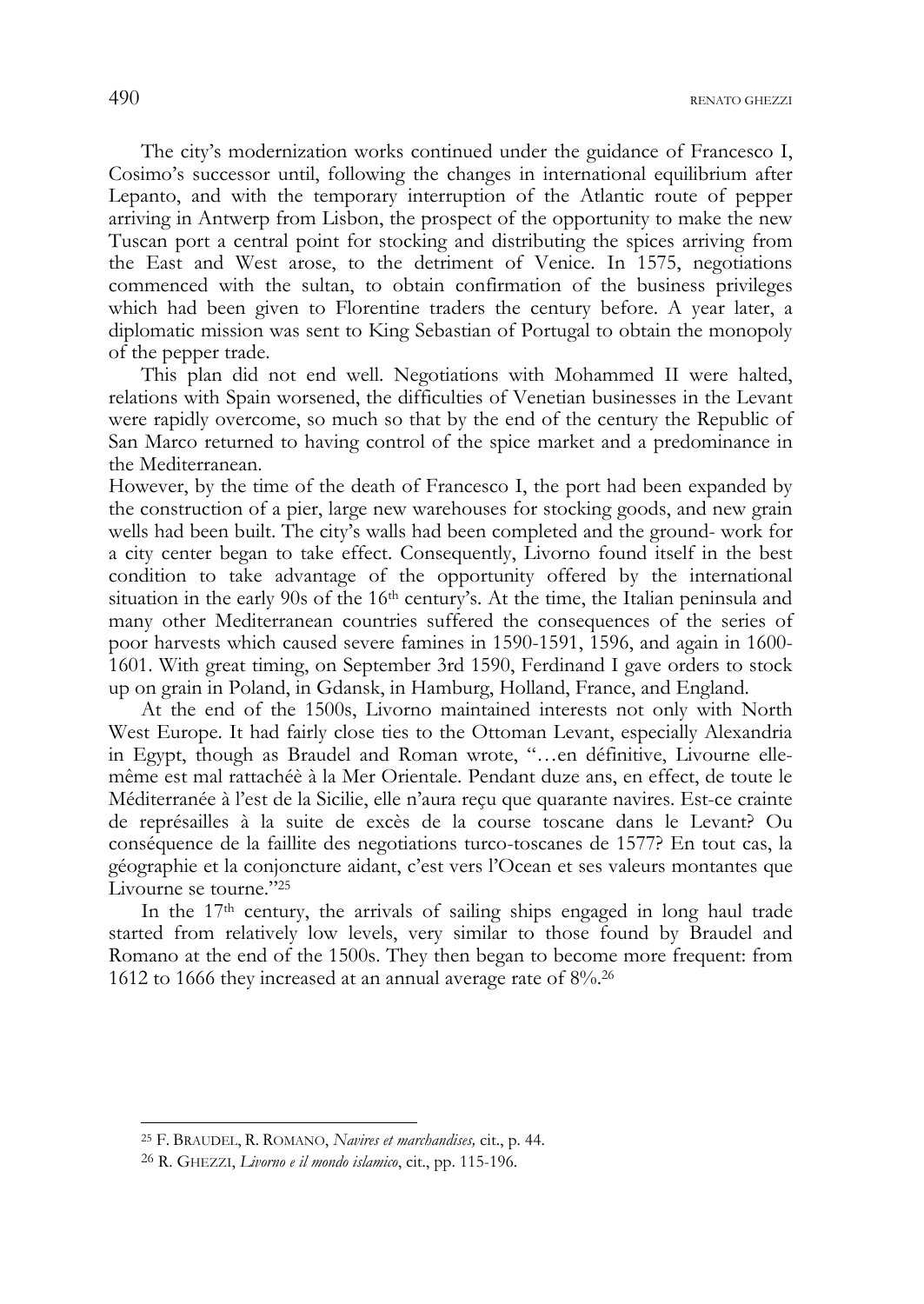

Graph 2. **Tonnage of merchant ships arriving at Genoa and Livorno, 1612-1666** 

Sources: ASFI, *Ufficiali di Sanità*, 136-225; R. GHEZZI, *Livorno e il mondo islamico*, cit., pp. 19-111; E. GRENDI, *I Nordici*, cit., pp. 65-66.

Until 1650, the frequency of arrivals at Livorno was still noticeably inferior to that of the port of Genoa. From 1658 onwards, the comparison was reversed, and Livorno claimed primacy between the two ports. From 1658 to 1666 the documents related to the incoming merchant ships to Livorno were 2,359, with a total loading capacity equal to 429,962 tons. Those associated to the ships reaching Genoa were 1,833, with a total carrying capacity of 233,859 tons.

If we observe the ships' points of origin, the differences between the business activities of the two ports are quite evident.27

<sup>27</sup> Graph 3.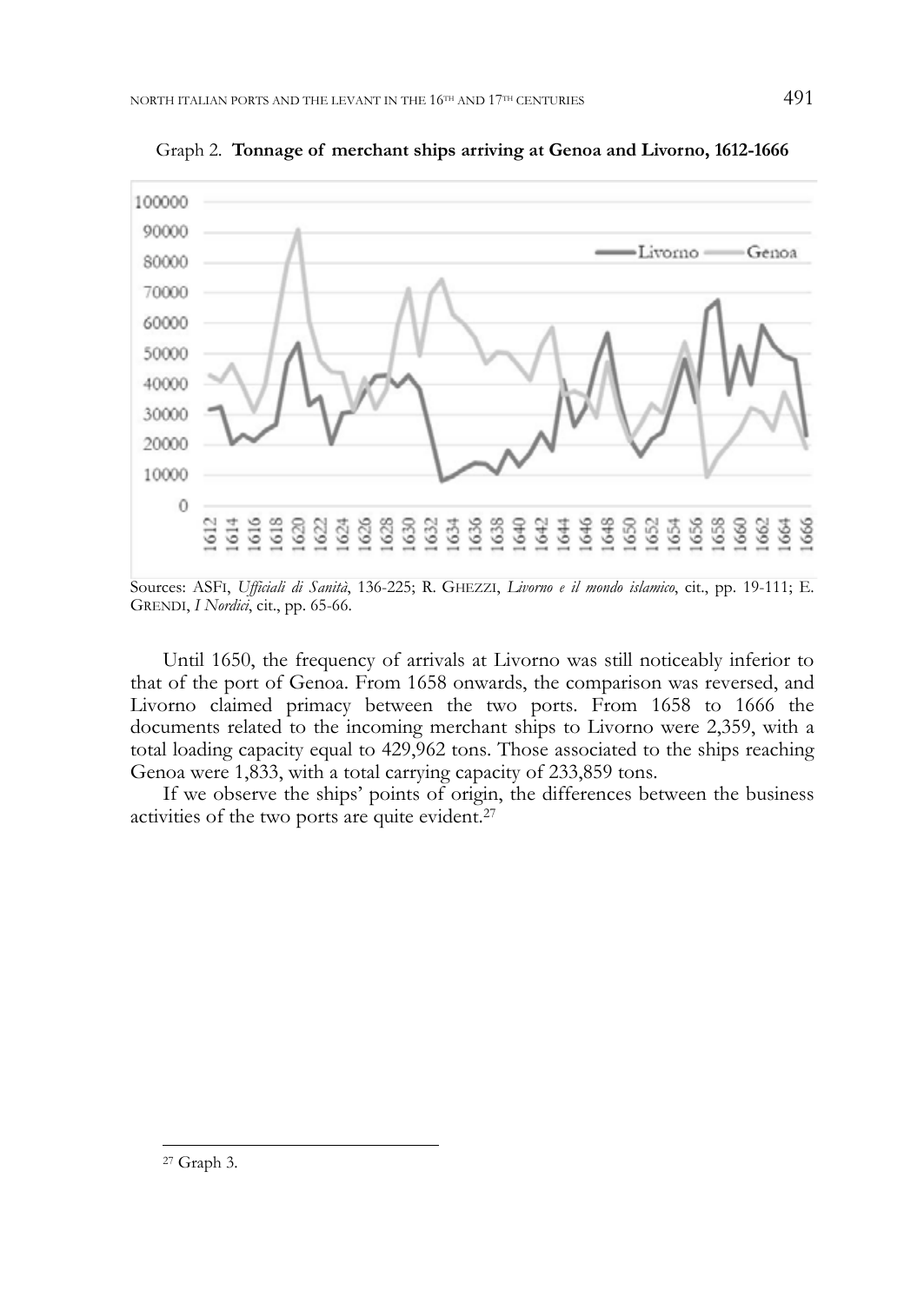

#### Graph 3. **Tonnage of merchant ships arriving at Genoa and Livorno, 1658-1666**

Sources: ASFI, *Ufficiali di Sanità*, 209-225; R. GHEZZI, *Livorno e il mondo islamico*, cit., pp. 115-196; E. GRENDI, *I Nordici*, cit., p. 70.



Graph 4. **Tonnage of merchant ships arriving from the Levant, 1658-1666** 

Sources: ASFI, *Ufficiali di Sanità*, 209-225; R. GHEZZI, *Livorno e il mondo islamico*, cit., pp. 115-196; E GRENDI, *I Nordici*, cit., p. 70.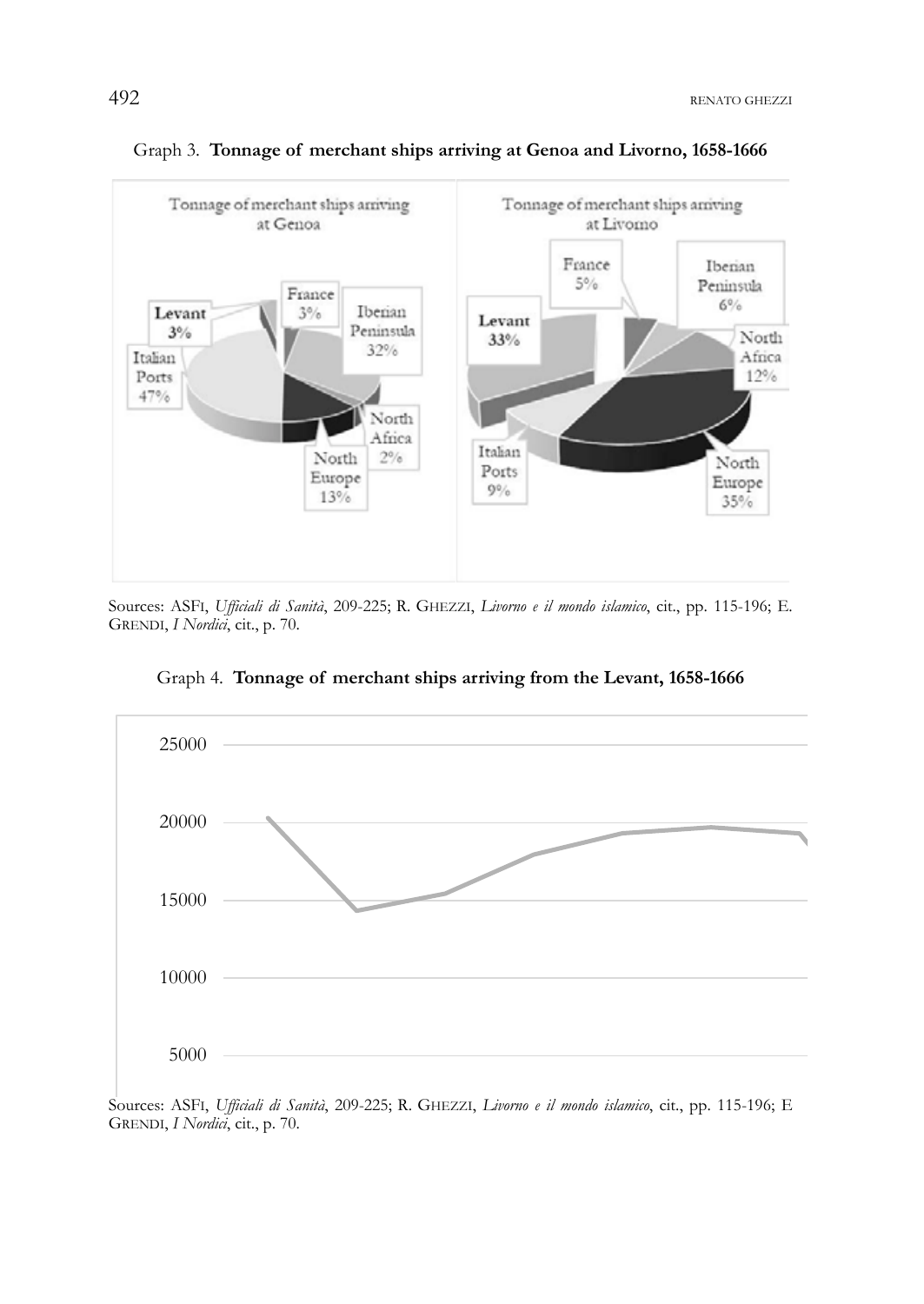As has been seen, while Genoa's businesses of the 1600s were definitely oriented towards the other Italian ports and the Iberian Peninsula, the *scale* of the Levant had an important role in the port business of Livorno. Thus, business between Livorno and the Eastern Mediterranean increased as the  $17<sup>th</sup>$  century advanced.28

Graph 5. **Merchant ships arriving at Livorno from the Levant, 1573-1666** 



Sources: F. BRAUDEL, R. ROMANO, *Navires et marchandises,* cit., pp. 43-44; R. GHEZZI, *Livorno e il mondo islamico*, cit., pp. 115-196; ASFI, *Ufficiali di Sanità*, 209-225.

It is significant that of the total of 7,729 ships registered by the officials of Livorno in the period 1612-1666, 4,531, or rather 59% of them, originated from the Ottoman Empire or from its vassal states. More precisely, 3,476 (the net majority) left from the ports of the Levant, while the role of North Africa in the trade system appears decidedly inferior.

The transport of merchandise from the Levant to Livorno was carried out by Atlantic type (ships or vessels) or Mediterranean boats. In both cases, the Tuscan merchant ships were in a net minority.29

Among the Mediterranean ships reported by the sources, French predominance was clear (80% of the cases). The Atlantic ships, which played a leading role in these deals30 were, in the majority, English and Dutch.

<sup>28</sup> Graph 5.

<sup>29</sup> The Livorno shopkeepers were not, however, completely passive, rather they were direct participants in the expenditures for the construction of numerous ships. It can therefore be affirmed that Tuscany had its very own merchant fleet with a foreign flag.<br><sup>30</sup> Overall, the Atlantic ships constituted 69% of those which arrived from the Levant in the

period 1612-1666.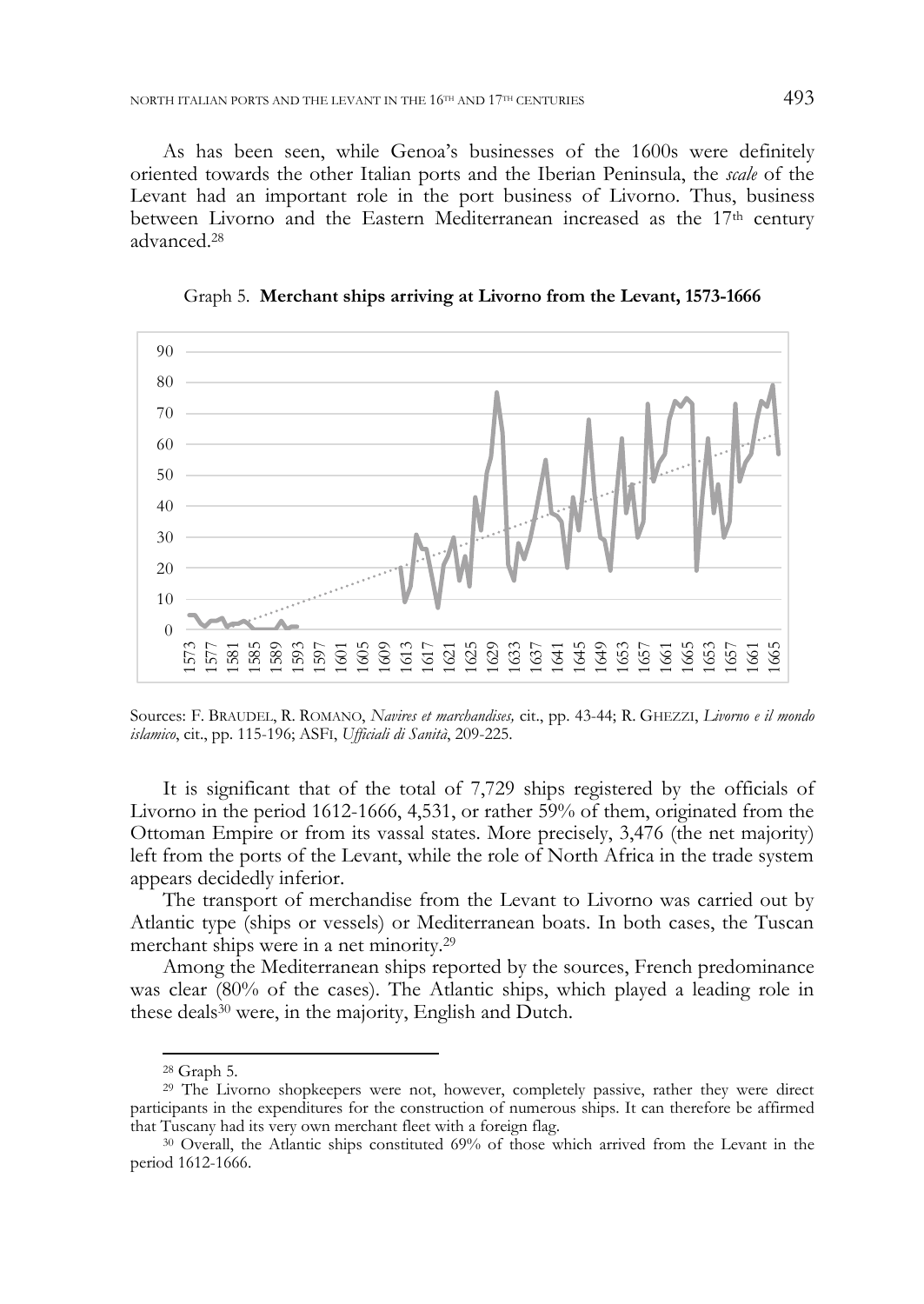494 RENATO GHEZZI

To deal with the competition and to control freight costs, the English gradually abandoned the armed merchant ships and entrusted their business in the Mediterranean area to smaller units with reduced crews, escorted, however, by war ships.<sup>31</sup> The first protected convoy arrived in Livorno on the  $15<sup>th</sup>$  April 1651, after that date, arrivals followed regularly until 1666.

The convoys generally came from London or from the Southern English ports. At times, the English ships crossed the English Channel and the Atlantic Ocean by themselves or in small groups. Immediately after having passed Gibraltar, they made a stopover in a Spanish port to meet with other merchant and military ships which escorted them as far as Livorno.

On the extreme opposite side of the Mediterranean, the ports of departure for the English ships were Constantinople and, above all, Smyrna; only in a few cases, and in extreme circumstances, did the escorted convoys sail from Alexandretta and Saint John of Acre.32

The first Dutch war ships following the cargo ships arrived in Livorno as early as 1629. Also in this case, however, the practice of making a convoy of the merchant ships headed towards Livorno only became general practice after the first half of the century.33 From 1612 to 1650 the *ufficiali di Sanità* registered the arrival of only one protected convoy; in the following period (1651-1666) 36 such arrivals were registered. Almost all, save rare exceptions, originated from two cities only: Amsterdam (20 arrivals) to the West, and Smyrna (14 arrivals) to the East.34

The insertion of Livorno on these routes<sup>35</sup>, and the reinforcement of ties with Anatolia constitute two of the most important new elements in the trade network that formed around the port of Livorno in the  $17<sup>th</sup>$  century. Thanks to this new geography of commerce, the scale of imports from the Levant began to grow again, reaching its peak around the 50s, then stabilizing with decidedly higher averages compared to those of the first half of the century.

#### 5. THE LEADERSHIP OF VENICE

-

At the end of the 1400s, the prosperity of the port of Venice was founded on its supremacy in maritime trade with the Levant, and especially in that of the spice trade, originating from the Indian Ocean, through Syria and Egypt: the Venetian merchants controlled over 70% of European imports.36 In the next century, the wars against the Ottoman Empire (1499-1503 and 1536-1540), had serious effects

<sup>31</sup> G. PAGANO DE DIVITIIS, *Mercanti inglesi nell'Italia del Seicento,* Venice 1990, pp. 59-72 e EADEM,

<sup>&</sup>lt;sup>32</sup> R. GHEZZI, *Livorno e il mondo islamico*, cit., pp. 41-65.<br><sup>33</sup> From 1612 to 1650 only 3 Dutch war ships to arrived in Livorno accompanying merchant ships. In the second half of the century 119 arrived.

<sup>&</sup>lt;sup>34</sup> R. GHEZZI, Livorno e l'Atlantico. I commerci olandesi nel Mediterraneo del Seicento, Bari 2011, pp. 99-105.<br><sup>35</sup> P. MALANIMA, I commerci del mondo nel 1674 visti da Amsterdam e da Livorno, in Ricerche di Storia

*Moderna IV in onore di Mario Mirri*, ed. G. BIAGIOLI, Pisa 1995, pp. 153-150, 165-166. 36 F. C. LANE, *La marine marchande*, cit., pp. 7-32; M. O'CONNEL, *Venice: City of merchants or city for* 

*merchandise?*, in *The Routledge Handbook of Maritime Trade*, cit., pp. 103-120; D. ABULAFIA, *Il grande mare. Storia del Mediterraneo*, Milan 2013, pp. 436-441.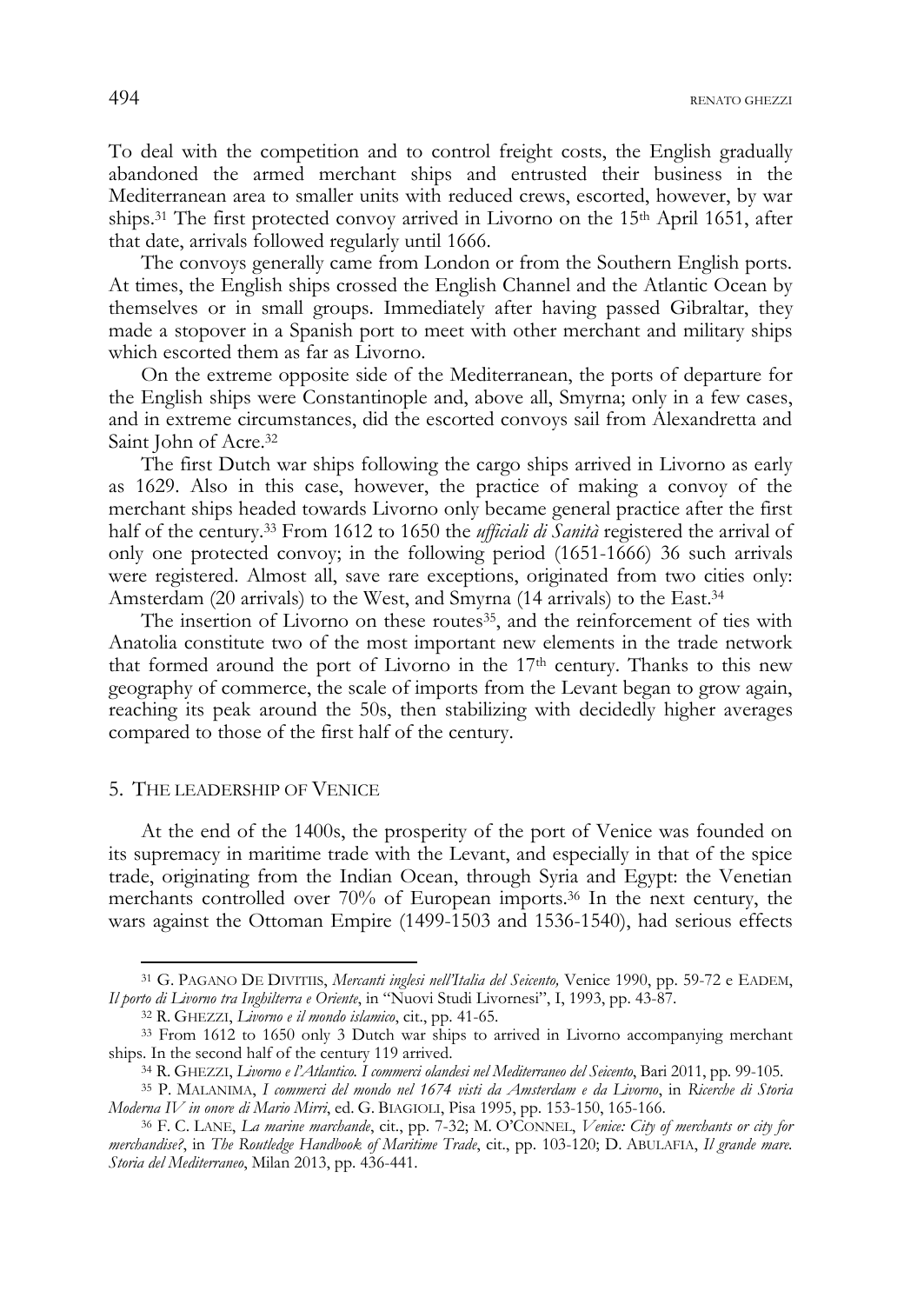on the state finances, as well as causing the loss of strategic bases in Modone and Corone in Morea and the advancement of the Ottomans in Syria and Egypt, which marked a standstill in the economic growth for the Serenissima. Venice was able to overcome this situation however, by showing a great capacity to adapt in the face of an international trade system that was rapidly changing. Between 1540 and 1570 the Venetian merchant fleet doubled and in the last three decades of the century the port's business, also thanks to the contribution of foreign ships, reached its highest levels for the entire century.37 The scarce quantitative data about the commercial activities of the port demonstrate this expansive tendency. Between 1582 and 1602 the customs revenues from business grew constantly, in particular the duty of  $6\%$ , which was applied to goods imported from the Levant, increased about three-fold. In the period 1586-1595, merchandise arrived at an average of 1,110 tons from the Dalmatian ports every year. From 1592 to 1595 imports from those areas at a yearly average of 1,700 tons.38 The annual imports of oil from Candia and Puglia passed from 3,400 tons in the period from 1580 to 1585 to reach 5,000 tons in the years 1593-1598. Arrivals of cotton from Cyprus and Syria were, on average, around 1,700 tons annually, returning to the levels recorded at the end of the  $15<sup>th</sup>$  century.<sup>39</sup> Imports of raw silk from Syria were around 100 tons yearly between 1590 and 1595, and then around 150 tons in the following five years.40 There is no existing continuous line to describe the development of the spice trade. There are no complete series of records that allow us to describe the evolution of the spice trade; various testimonials show, concordantly, that these trades returned to flourish. In this period, the Atlantic route became more difficult to sail for the Portuguese ships which became, after the union between Portugal and Spain, the targets for privateer attacks by the English and Dutch fleets. As a result the ancient caravan routes, which from Mesopotamia led all the way to the market-place of Aleppo, where the Venetian merchants held a preeminent role, enjoyed a revival in a historical period when their major rivals, the French, were penalized by religious wars and by the Franco-Spanish conflict.41

Contingent events played a role in determining the prosperity of Venetian trade at the end of the 1500s, but at the root of Venice's supremacy in the Eastern Mediterranean was its close ties with the German market. The great textile industries of Ulm and Augsburg were big buyers of Ottoman cotton. Persian silk was greatly sought after by the manufacturers of Cologne, Frankfurt, and Nuremberg. An ulterior element of strength was constituted by the ability of Venetian merchants to export numerous products that were much in demand in the Ottoman markets. Some products were re-exports, such as German knives and

<sup>&</sup>lt;sup>37</sup> F.C. LANE, *Venetian Shipping During the Commercial Revolution*, in "The American Historical Review", 38, 1933, n. 2, pp. 219-239.

<sup>&</sup>lt;sup>38</sup> D. SELLA, Commerci e industrie a Venice nel secolo XVII, Venice 1961, p. 2.<br><sup>39</sup> IDEM, *Dal Rinascimento al Barocco. Economia e finanza*, in *Storia di Venice*, Treccani e-book on

demand.  $40$  Only a small part of the raw silk imported from the Levant was destined for Venetian manufacturers, the greater part was re-exported. IDEM, *Commerci e industrie*, cit., p. 2 e p. 112.

<sup>&</sup>lt;sup>41</sup> F.C. LANE, *The Mediterranean Spice Trade: Further Evidence of its Revival in the Sixteenth Century*, in "The American Historical Review", 45, 1940, n. 3, pp. 581-590.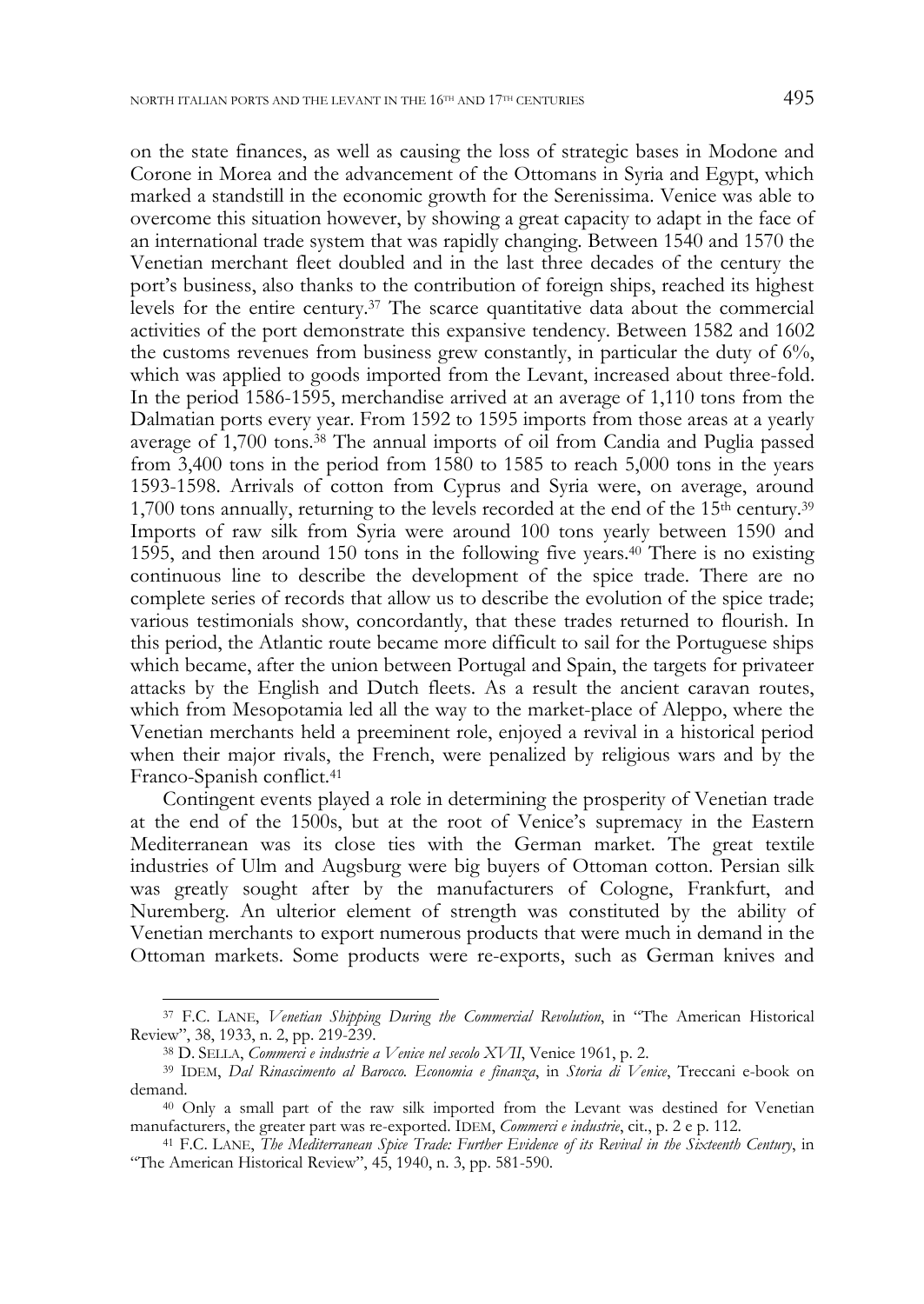$496$  renation of the  $\alpha$  renation  $\alpha$  renation  $\alpha$ 

linens or English Kersey wool yarns, but the highest percentage of products which arrived in the Levant were made in Venice. Among these were finest wool cloths, silk fabrics, mirrors, glass, sugar and soap.42

The favorable situation was soon interrupted at the beginning of the following century. In the decade following 1602, according to data processed and deriving from anchorage tax revenues, the volume of traffic recorded in the port of Venice diminished by 40%. The drop accentuated around 1620, simultaneously with the economic crisis that affected all of Europe and, above all, the German market, which was damaged by the Thirty Years War (1618-1648).<sup>43</sup> In this period, Venice certainly suffered the effects of losing its primacy in the spice trade. This was a direct consequence of the definitive stabilization of the trade routes that circumnavigated Africa and The Cape of Good Hope by the English and the Dutch. The greater competition from the French, English and Dutch merchants brought about, furthermore, a reduction of trading spaces within the Mediterranean and especially in the Levant.44

The decline in arrivals of silk from Aleppo was drastic: in 1597 imports had reached 174 tons, in 1605 they fell to 52 tons, in 1613 to 37 tons, to then remain stagnant at these levels until the 17<sup>th</sup> century.

These trades, however, cannot be considered fully representative of the evolution of the businesses of the *Serenissima* in the Levant. If we move from the Adriatic to Livorno, we again find an analogous decline.45

<sup>42</sup> The market of Aleppo alone took in over 6,000 pieces of fine wool cloths and 70,000 pieces of Venetian silk. D. SELLA, Commerci e industrie, cit., p. 13.<br><sup>43</sup> F. C. LANE, *Storia di Venice* , Turin 1978, pp. 465-487.<br><sup>44</sup> O. L. BARKAN, *Le déclin de Venise dans ses rapports avec la décadence économique de l'Empire* 

*Aspetti e cause della decadenza economica Venicena nel secolo XVII*, Conference proceedings June 27 – July 2 1957, Venice 1961, pp. 275-279. 45 Graphic 6.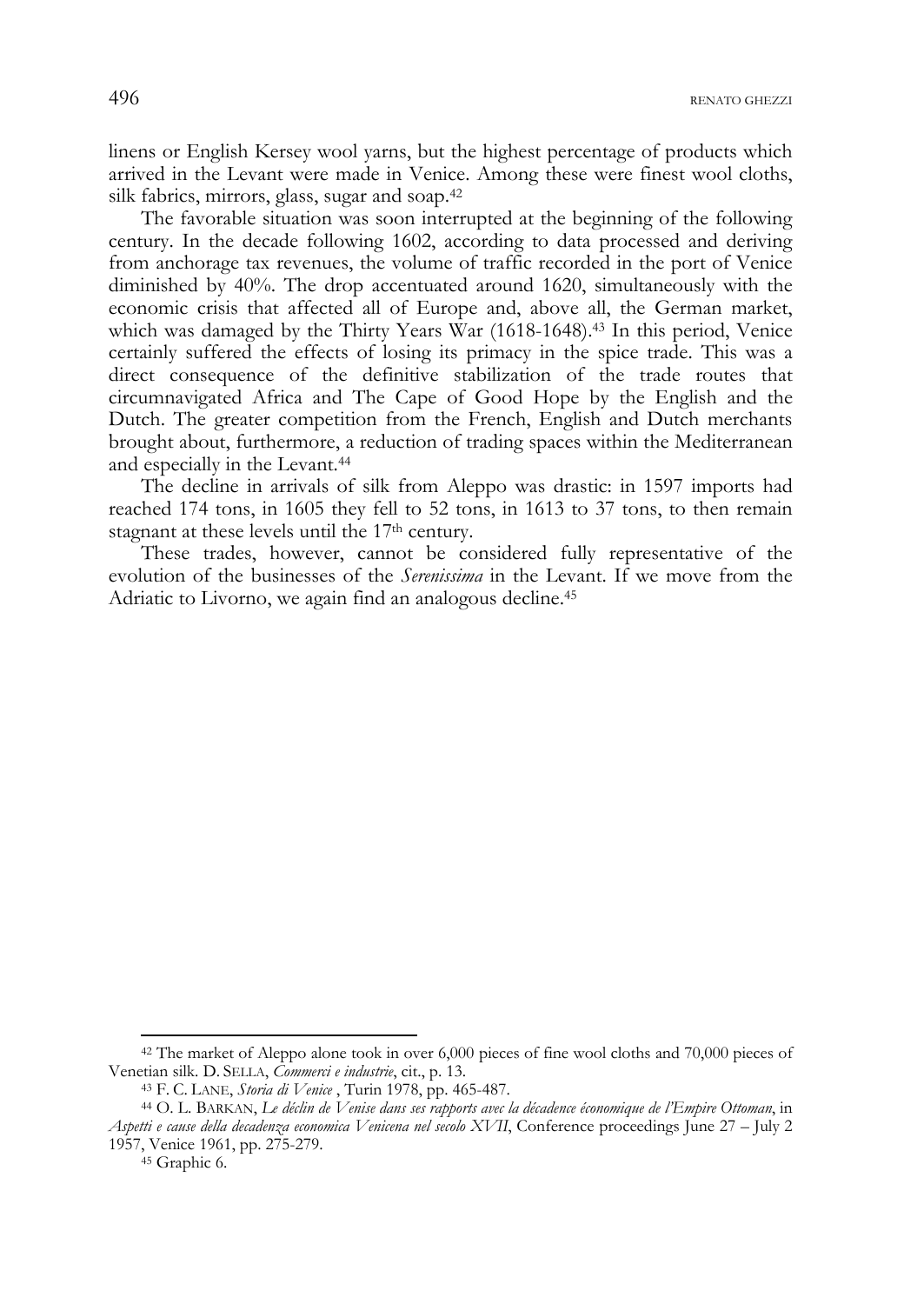

Graph 6. **Silk imports from Syria, 1591-1680** 

Sources: F. BRAUDEL, R. ROMANO, *Navires et marchandises,* cit., p. 43-44; D. SELLA, *Commerci e industrie*, cit., pp. 110-113; R. GHEZZI, *Livorno e il mondo islamico*, cit., pp. 231-281.

At the end of the 16<sup>th</sup> century, Aleppo was the largest trade market of the Levant.46 Its fortunes were tied to its trade with Persia, from where the silk headed to Venice and Livorno came.47

The connections with the Orient were assured by the caravans that passed through the plains as far as Mosul, then followed the route of the Tigris and Euphrates Rivers to Baghdad.48

During the lengthy conflicts between the Turks and the Persians (1589-1628) these trails became ever less secure: the recurrent passage of the troops heading to Persia from Aleppo caused increasing alarm to the merchants, while Baghdad, a hub of fundamental importance in trade with Central Asia and the Far East, was unsettled by the frequent armed encounters, passing into the hands of one army or the other, alternately.49 The continuation of the conflict and the consequent climate of tension had strong repercussions on the Syrian ports, and the trade in Persian silk was further damaged by the increase of import taxes imposed by the Ottoman Empire. When the conflict finally ended, and Baghdad was definitively conquered by the Turks, trade with Persia took place with greater tranquillity once again.

In the meantime, however, the caravan routes had moved further North, over the roads leading to Smyrna. Furthermore, as a result of the agreements signed by Persia with Holland and England, silk also began to be sent towards the Indian

<sup>46</sup> F. BRAUDEL, *Civiltà e imperi del Mediterraneo nell'età di Filippo II*, I-II, Turin 1986, I, pp. 608-609 e P. MASSON, Histoire du commerce français dans le Levant au XVII siecle, Paris 1896, p. 371.<br><sup>47</sup> P. MASSON, Histoire du commerce français, cit., p. 378.<br><sup>48</sup> Another route existed, which crossed the desert and led directly

only be taken once a year, after the rainy season, when the wells were full. R. PARIS, *Histoire du commerce* 

*de Marseille*, V, *De 1660 à 1789. Le Levant*, Paris 1957, p. 419. 49 P. MASSON, *Histoire du commerce français*, cit., pp. 372-273.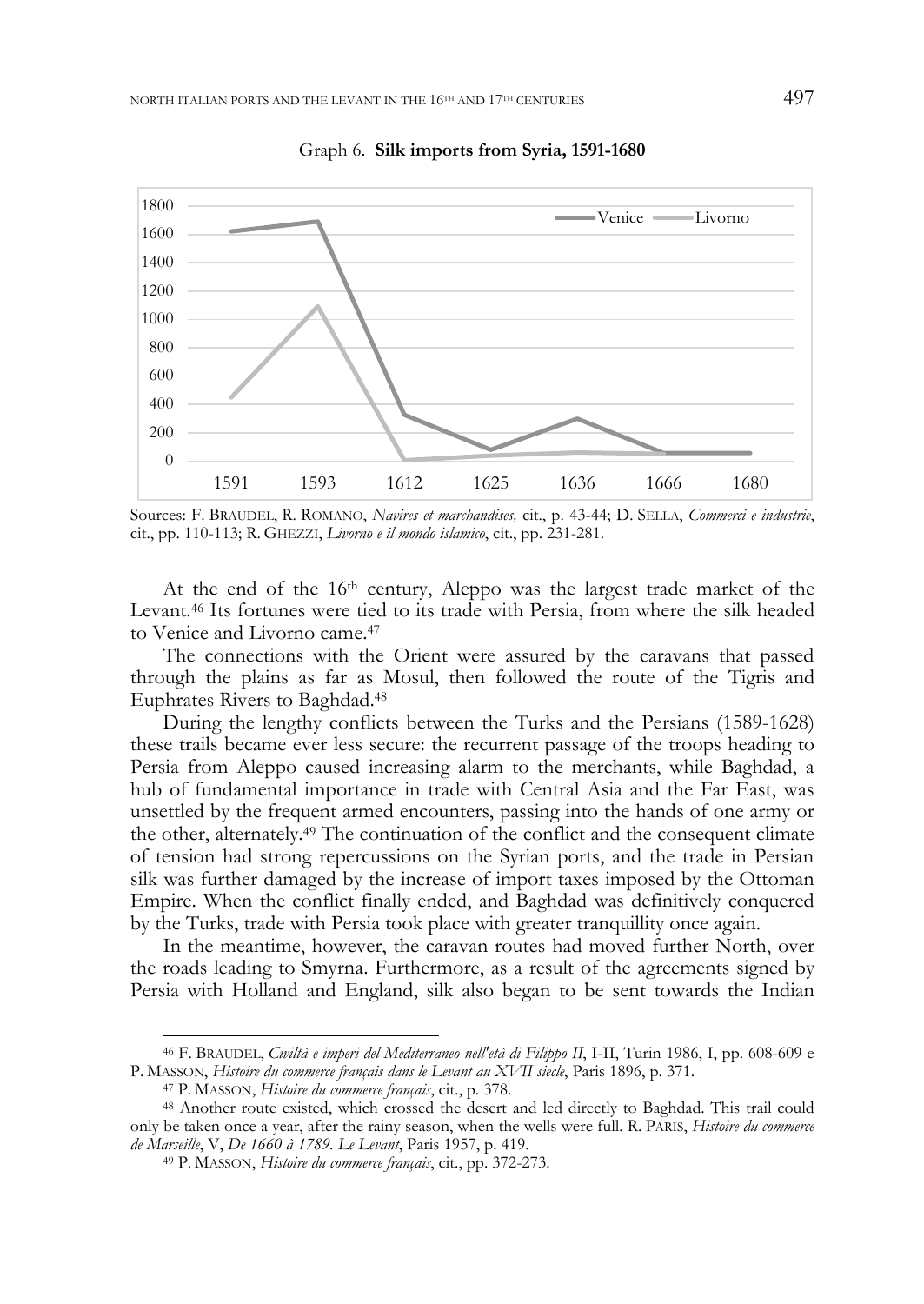Ocean, in exchange for drugs and spices.<sup>50</sup> Consequently, in the 17<sup>th</sup> century, trade between Aleppo and the West slowed down.

Most representative of Venice's port activity in the 17<sup>th</sup> century is a document from the *libri di costituti*, kept by the *Ufficio dei provveditori alla sanità*. It indicates the number and the origin of the ships arriving in the port of Venice between 1st March 1660 and February 28th, 1667.51 The levels of incoming traffic to the Adriatic port are similar to those recorded, during the same period, for Genoa and Livorno: from the Eastern Mediterranean 291 merchant ships, principally originating from Constantinople and Smyrna (31% of the total) arrived in Venice. Traffic from the Levant accounted for 18% of the incoming port trade, a lower volume compared to that recorded in Livorno, where in the same time-span 461 merchant ships originating from the Levant (28% of the total) were recorded.



Graph 7. **Merchant ships arriving in Genoa, Venice and Livorno, 1660-1666** 

Sources: E. GRENDI, *Traffico portuale,* cit., pp. 593-638; ASFI, *Ufficiali di Sanità*, 210-220; ASVE, *Senato mar*, 575, Scrittura dei 5 savi alla mercanzia, 11 giugno 1670.

<sup>50</sup> P. MASSON, *Histoire du commerce français*, cit., p. 373. 51 ARCHIVIO DI STATO DI VENEZIA (ASVE), *Senato mar*, 575.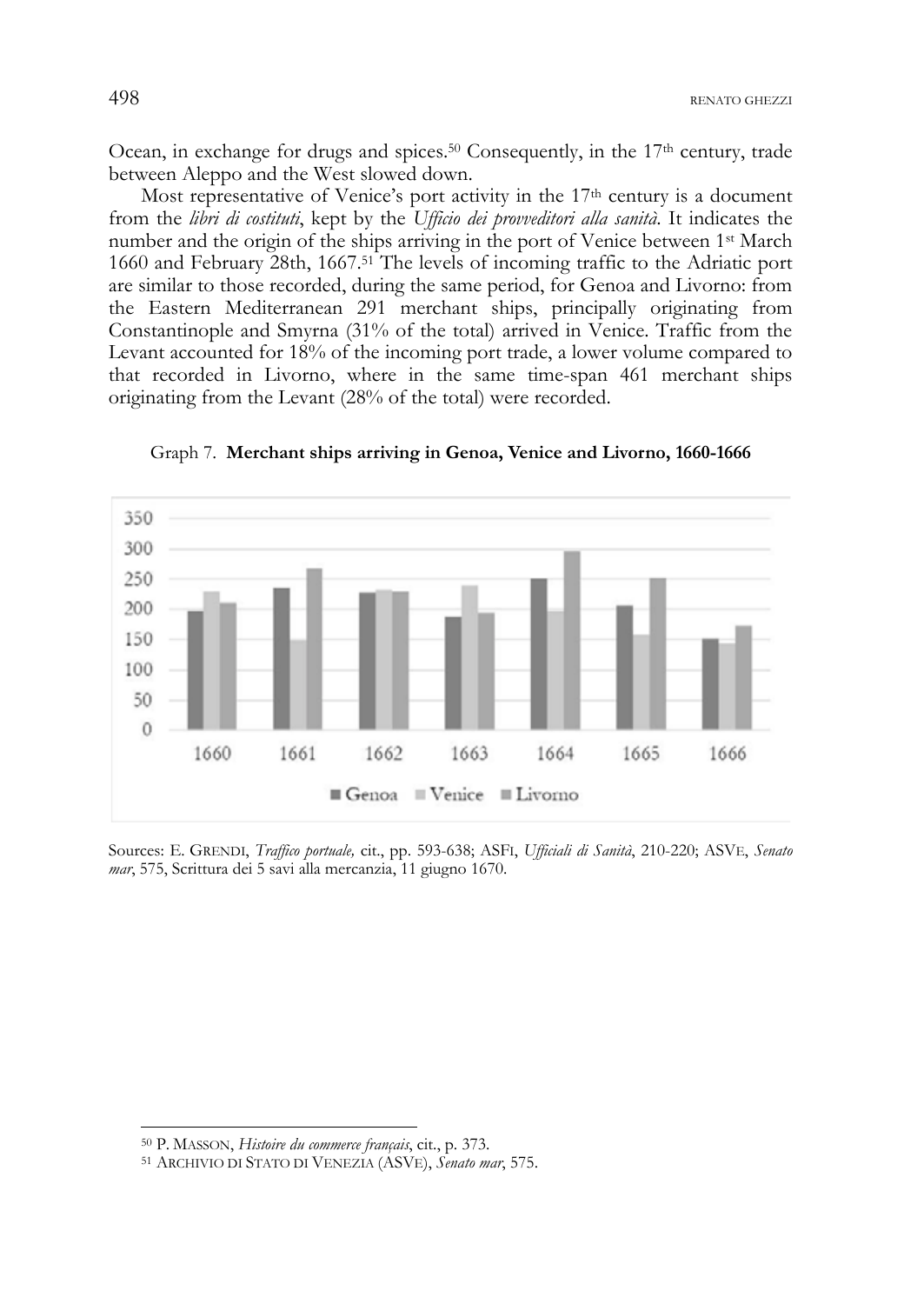

Graph 8. **Merchant ships arriving in Venice, Genova and Livorno, 1660-1666** 

Sources: E. GRENDI, *Traffico portuale,* cit., pp. 593-638; ASFI, *Ufficiali di Sanità*, 210-220; ASVE, *Senato mar*, 575, Scrittura dei 5 savi alla mercanzia, giugno 1670.

Limited to the period between 1658 and 1661, sources also provide some quantitative data concerning the merchandise which was effectively unloaded in Venice.52 In the mid-1600s, Venice imported close to 22,500 tons of merchandise from the Levant (Dalmatia, Balkan regions, Greek islands, Anatolia, Syria, and Egypt), Livorno only 4,800 tons.

This data is only apparently surprising. In reality, it reflects the different roles played by the two ports in Mediterranean trading. Livorno essentially proved to be an international port for storage and exchange. The Northern merchant ships, which guaranteed most of its connections with Anatolia, Syria and Egypt, used Livorno as a midway stopover on longer voyages headed towards the Atlantic, where they carried the larger part of their cargoes.

Venice was not only a great emporium, that is, a place of intermediation in exchanges. In the 17th century it was still an active industrial center, capable of providing for its own trade network. In this exchange system, the regions of the Levant certainly had an important role, mainly because they were able to furnish

<sup>52</sup> Table 7.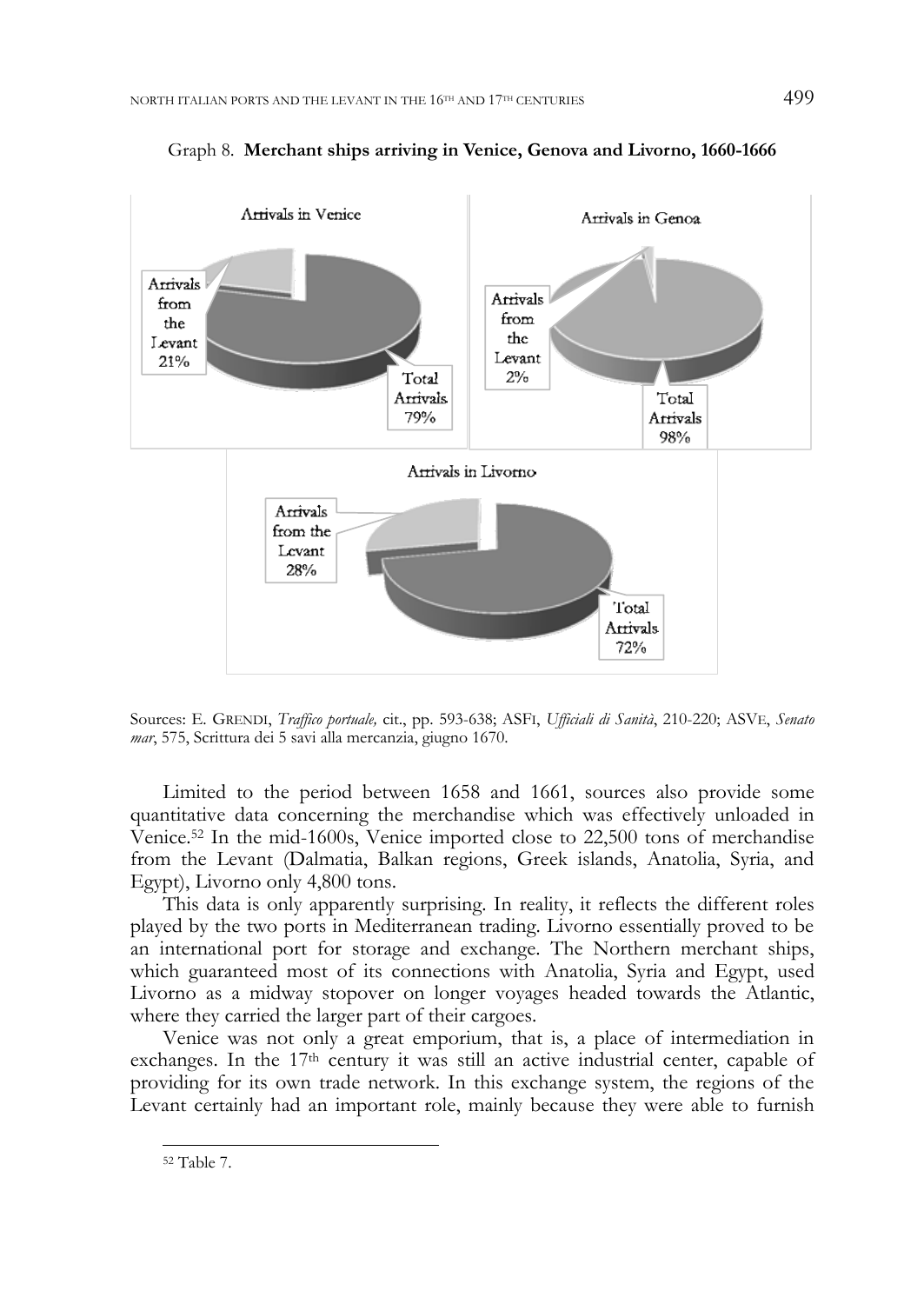many of the raw materials necessary to the manufacturers in Venice and on the Venetian mainland.

#### 6. CONCLUSIONS

Throughout the 17<sup>th</sup> century international trade underwent progressive changes following the expansion of the Atlantic trade network, and the definitive assertion of the fleets of the United Provinces and England. In particular, the intensification of the routes circumnavigating Africa, rounding the Cape of Good Hope, allowed the Dutch and English to establish and consolidate direct contacts with the merchants of the Far East. This marked the inevitable decline of the role of intermediaries, held for centuries by the merchants of Venice and Genoa. The arrival of spices of Atlantic origin did not mean, however, the decline of the trade in the Mediterranean. According to the estimates of Ludwig Beutin, in 1634 the total amount of tonnage of the ships of the United Provinces engaged in the Mediterranean represented approximately one twelfth of the total volume of their entire merchant fleet and it was double that of the fleets involved in business with the East Indies.53 Between 1663-1669, 48% of London's exports and re-exports were headed towards the Mediterranean. The quota destined for North America, the West and East Indies, was just 9%.54

As has been seen, the Atlantic ships had an important role in the port business of Genoa, though it was Livorno that gained greater advantages from their growing presence along the routes leading to Constantinople and Smyrna. Thanks to its port structures and its customs regulations, but also thanks to its geographical position, Livorno was able to consolidate its position in the network of great trade traffic between the Atlantic, the Italian peninsula and the Levant.

Nevertheless, in the mid-1600s, it was again Venice that attracted greater imports from the Ottoman countries. In the period 1658-1661, despite the negative effects of the long war of Candia (1644-1669), imports from the Levant constituted 60% of incoming goods passing through the port's customs.

Domenico Sella has underlined the importance of Venetian imports of raw Egyptian sugar in the first half of the 1600s,55 a *Nota dei colli e mercanzie capitate da Levante l'anno 1680* lists numerous other goods arriving from the *scale*. 56 Among these were, above all, leather;57 *bufalini* from Egypt, *vaccini* from Constantinople, *cordovani* and *vacchette* from Smyrna; wax, cotton and *galla* from Syria; wool, linen,

<sup>53</sup> L. BEUTIN, *La decadence économique de Venise considerée du point de vue Nord-European*, in *Aspetti e cause*, cit., pp. 87-108, 92.

<sup>&</sup>lt;sup>55</sup> D. SELLA, *Commerci e industrie*, cit., pp. 53-56.<br><sup>56</sup> ASVE, *Senato mar*, 575, Scrittura dei 5 savi alla mercanzia, 11 giugno, 1670.<br><sup>57</sup> The importance of leather in the *ancien régime* society was widely documente *dei trasporti e dei commerci*, in *Storia Economica di Cambridge*, IV, Turin 1975, pp. 178-252; D. SELLA, *Industrial raw materials in the import trade of northern and central Italy during the XVII<sup>th</sup> century*, in "The Journal of European Economic History", 33, 2004, n.1, pp. 59-70.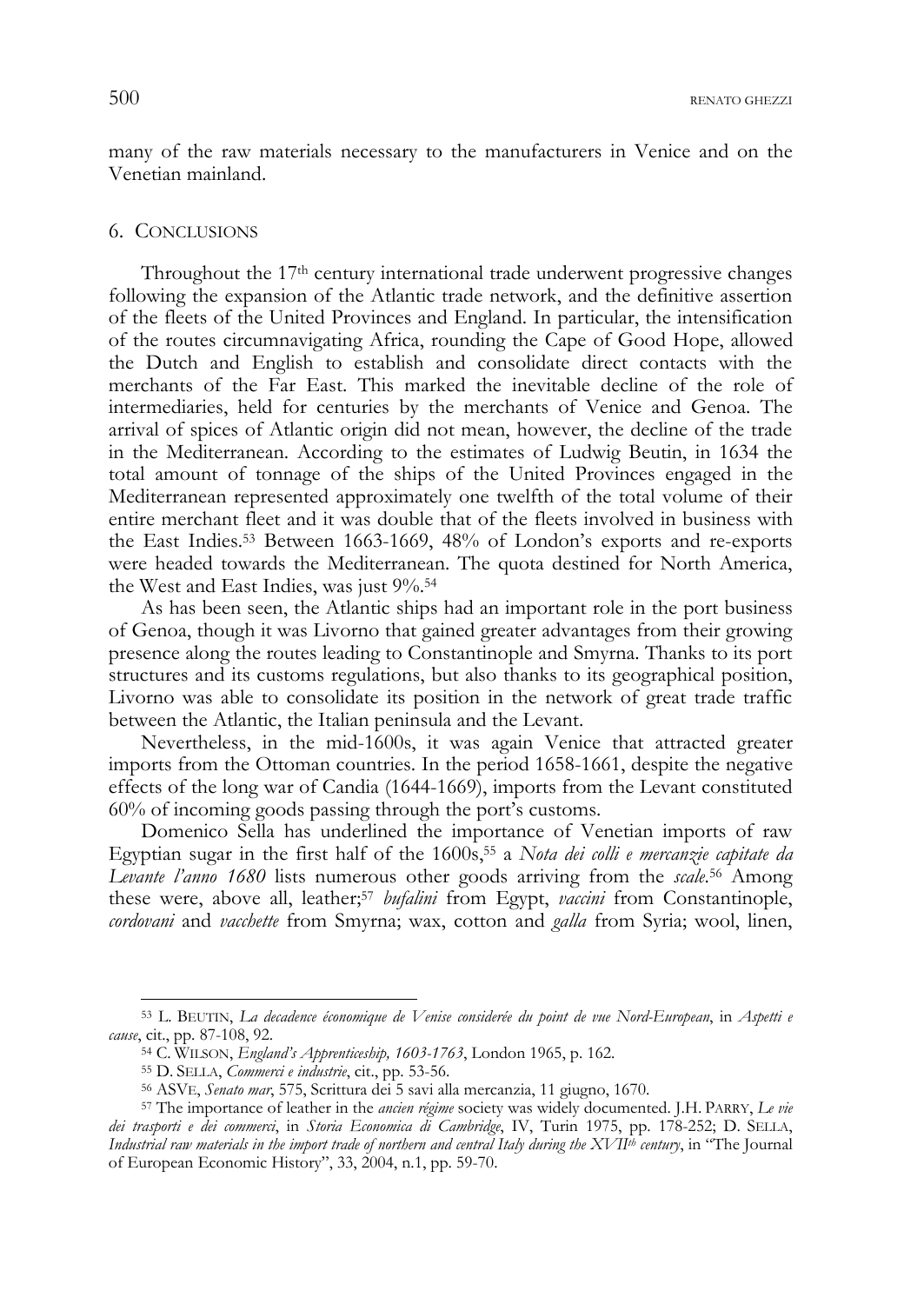zafferanone,<sup>58</sup> and ashes from Alexandria, used in the production of glass. Finally, it is important to indicate that the decline of business with the Indies did not signify a break in trades crossing the Red Sea at all. From the port of Moka in Yemen products from Arabia, such as medicinal drugs, perfumes, and most of all rubber, used in the preparation of fabric dyes, continued to reach Cairo and therefore the Mediterranean.

**APPENDICES** 

| Years | Total arrivals | Arrivals from | Years | Total arrivals | Arrivals from  |
|-------|----------------|---------------|-------|----------------|----------------|
|       |                | the Levant    |       |                | the Levant     |
| 1537  | 23,777         | 667           | 1568  | 28,733         | $\theta$       |
| 1538  | 24,301         | 572           | 1569  | 30,210         | 1,286          |
| 1539  | 28,781         | 858           | 1570  | 25,016         | $\theta$       |
| 1541  | 27,828         | 1,239         | 1571  | 25,111         | 762            |
| 1543  | 35,928         | 667           | 1572  | 20,156         | 572            |
| 1544  | 30,639         | 1,048         | 1573  | 18,679         | 429            |
| 1545  | 22,348         | $\Omega$      | 1574  | 36,786         | 381            |
| 1546  | 24,683         | 1,763         | 1575  | 27,065         | 191            |
| 1548  | 37,929         | 2,382         | 1576  | 24,778         | $\Omega$       |
| 1550  | 21,871         | 8,910         | 1577  | 19,203         | 476            |
| 1551  | 22,681         | 10,197        | 1578  | 30,353         | 667            |
| 1552  | 32,307         | 13,008        | 1579  | 32,116         | 286            |
| 1553  | 42,075         | 1,239         | 1580  | 6,671          | 286            |
| 1554  | 37,119         | 3,002         | 1581  | 25,826         | 429            |
| 1556  | 33,927         | 3,526         | 1582  | 26,017         | $\theta$       |
| 1557  | 23,253         | 3,145         | 1583  | 21,585         | $\overline{0}$ |
| 1558  | 26,446         | 8,100         | 1584  | 24,683         | $\overline{0}$ |
| 1559  | 37,262         | 2,764         | 1585  | 26,779         | $\overline{0}$ |
| 1560  | 25,683         | 667           | 1586  | 14,819         | $\overline{0}$ |
| 1562  | 19,346         | 95            | 1587  | 22,443         | $\overline{0}$ |
| 1563  | 27,637         | 858           | 1588  | 32,545         | 953            |
| 1564  | 30,639         | 572           | 1589  | 24,301         | $\theta$       |
| 1565  | 19,727         | $\Omega$      | 1590  | 30,925         | $\overline{0}$ |
| 1566  | 21,585         | 572           | 1591  | 32,307         | $\overline{0}$ |
| 1567  | 27,065         | $\theta$      |       |                |                |

Tab. 1. **Tonnage of merchant ships arriving in Genova, 1537-1591** 

Source: E. GRENDI, *Traffico portuale*, cit., pp. 593-638.

<sup>&</sup>lt;sup>58</sup> Extracted from a plant that only grew along the Nile shores, it was used in the textile industry to produce a range of colors such as bright red and pale pink.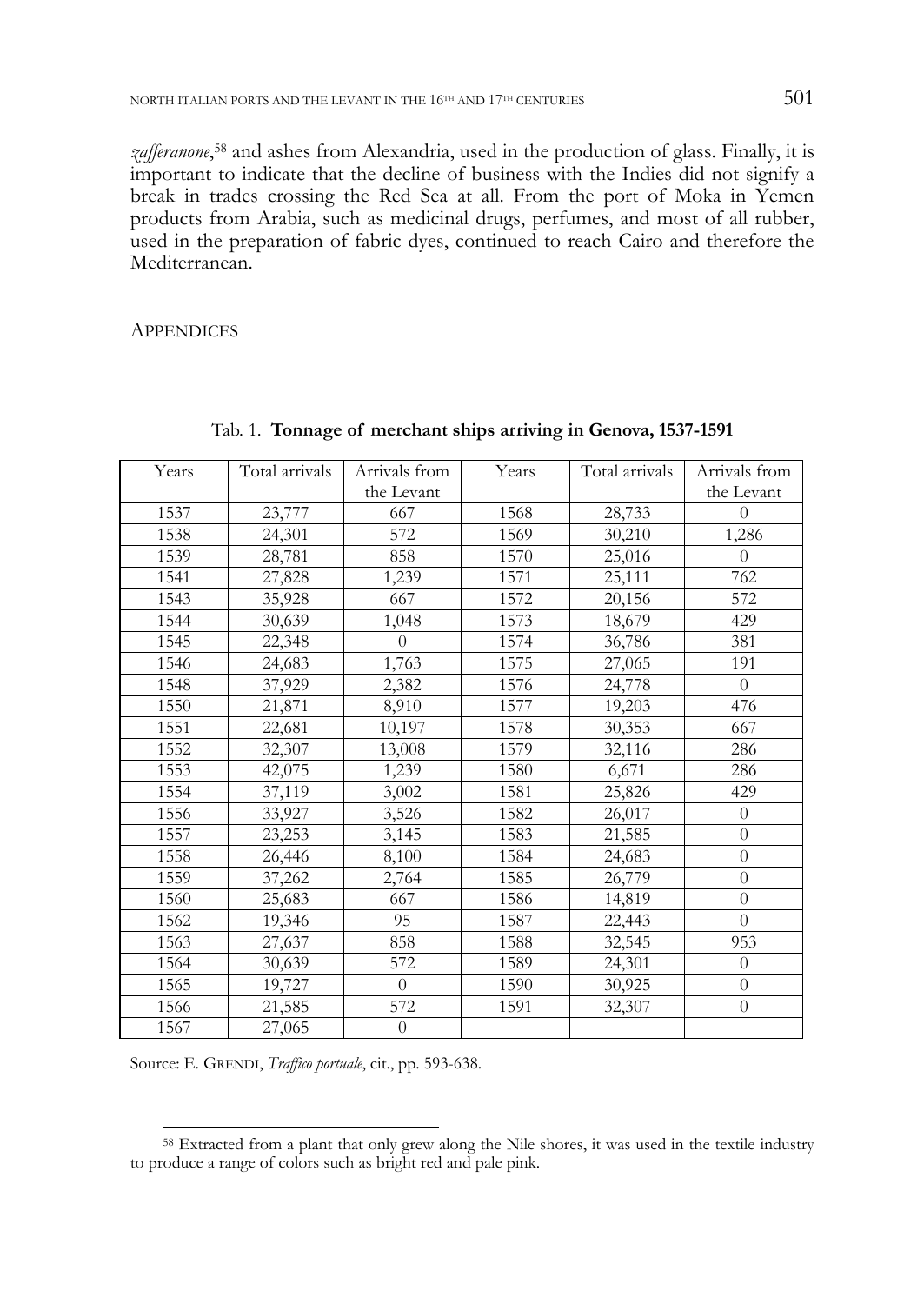502 RENATO GHEZZI

| Years | Genoa  | Livorno | Years | Genoa  | Livorno |
|-------|--------|---------|-------|--------|---------|
| 1612  | 42,894 | 31,570  | 1640  | 45,841 | 13,203  |
| 1613  | 41,166 | 32,418  | 1641  | 41,394 | 17,298  |
| 1614  | 46,499 | 20,448  | 1642  | 52,746 | 23,913  |
| 1615  | 39,118 | 23,283  | 1643  | 58,688 | 18,243  |
| 1616  | 30,920 | 21,393  | 1644  | 36,552 | 41,238  |
| 1617  | 39,564 | 24,543  | 1645  | 37,576 | 26,118  |
| 1618  | 59,421 | 26,748  | 1646  | 36,053 | 32,103  |
| 1619  | 79,682 | 47,223  | 1647  | 29,058 | 46,908  |
| 1620  | 90,896 | 53,523  | 1648  | 47,412 | 56,988  |
| 1621  | 60,782 | 33,048  | 1649  | 31,419 | 35,568  |
| 1622  | 47,728 | 35,883  | 1650  | 21,130 | 22,338  |
| 1623  | 44,100 | 20,448  | 1651  | 26,640 | 16,353  |
| 1624  | 43,797 | 30,528  | 1652  | 33,528 | 22,023  |
| 1625  | 31,298 | 31,158  | 1653  | 30,274 | 24,228  |
| 1626  | 41,857 | 37,458  | 1654  | 42,568 | 35,568  |
| 1627  | 31,785 | 42,498  | 1655  | 53,999 | 48,483  |
| 1628  | 38,199 | 42,813  | 1656  | 41,391 | 33,993  |
| 1629  | 59,327 | 39,348  | 1657  | 9,283  | 64,548  |
| 1630  | 71,412 | 42,813  | 1658  | 16,107 | 67,698  |
| 1631  | 49,526 | 38,403  | 1659  | 20,281 | 36,828  |
| 1632  | 69,770 | 23,598  | 1660  | 24,788 | 52,578  |
| 1633  | 74,571 | 8,163   | 1661  | 32,145 | 39,978  |
| 1634  | 62,933 | 9,738   | 1662  | 30,595 | 59,193  |
| 1635  | 60,077 | 12,258  | 1663  | 24,895 | 52,893  |
| 1636  | 55,497 | 13,833  | 1664  | 37,306 | 49,428  |
| 1637  | 46,943 | 13,518  | 1665  | 28,837 | 48,163  |
| 1638  | 50,486 | 10,683  | 1666  | 18,905 | 23,203  |
| 1639  | 50,103 | 18,243  |       |        |         |

Tab. 2. **Tonnage of merchant ships arriving at Genoa and Livorno, 1612-1666** 

Sources: ASFI, *Ufficiali di Sanità*, 136-225; R. GHEZZI, *Livorno e il mondo islamico*, cit., pp. 19-111; E. GRENDI, *I Nordici*, cit., pp. 65-66.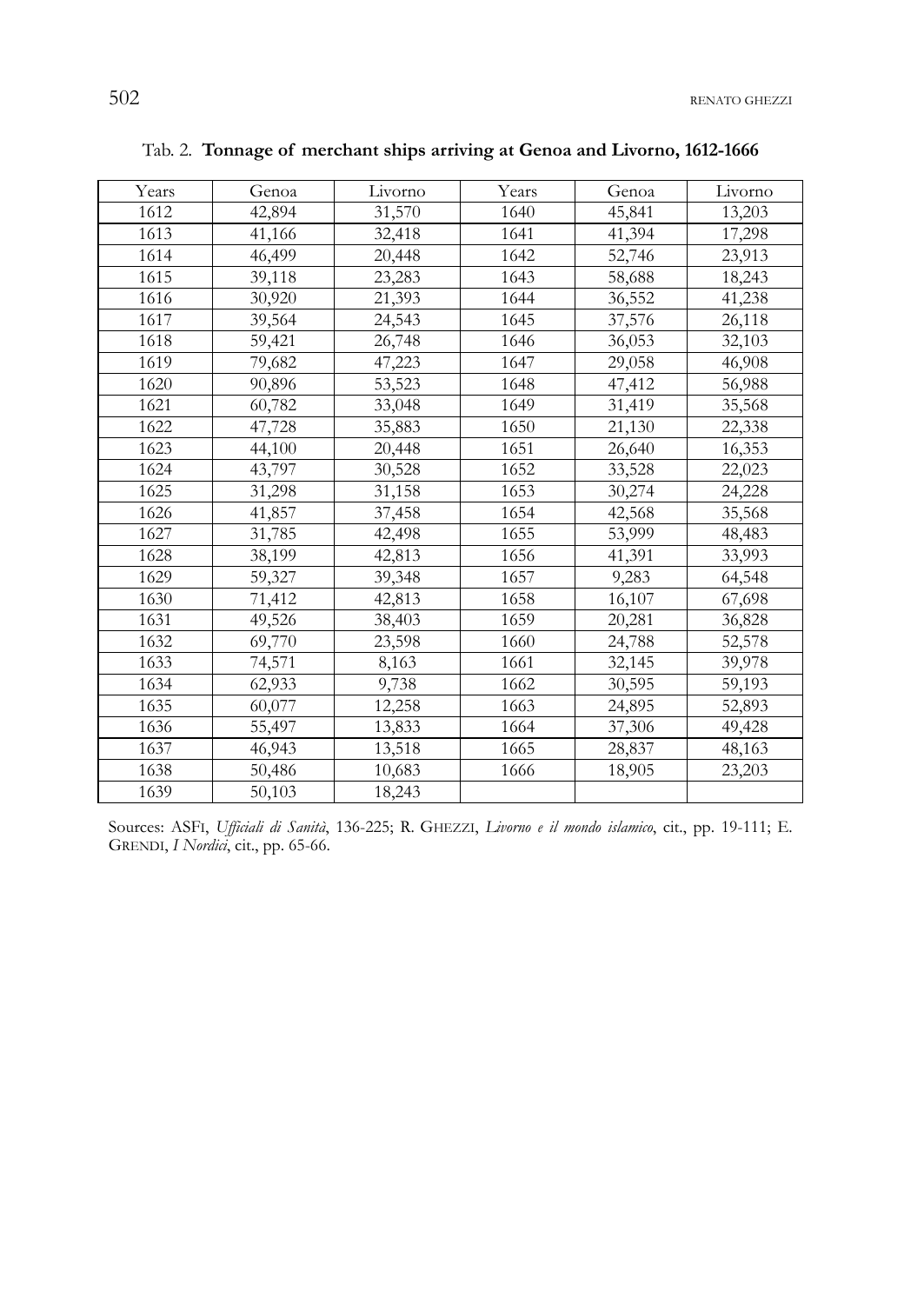|       | Genoa    |                     |         | Livorno             |
|-------|----------|---------------------|---------|---------------------|
| Years | tons     | % of total arrivals | tons    | % of total arrivals |
| 1658  | 672      | 4.17                | 20,307  | 29.99               |
| 1659  | 1,270    | 6.26                | 14,332  | 38.91               |
| 1660  | 766      | 3.09                | 15,435  | 29.35               |
| 1661  | 1,239    | 3.85                | 17,955  | 44.91               |
| 1662  | 325      | 1.06                | 19,320  | 32.63               |
| 1663  | 630      | 2.53                | 19,708  | 37.26               |
| 1664  | 1,008    | 2.70                | 19,316  | 39.07               |
| 1665  | 1,533    | 5.31                | 12,415  | 25.77               |
| 1666  | $\theta$ | $\Omega$            | 6,296   | 27.13               |
| Total | 7,443    | 3.18                | 145,084 | 33.74               |

# Tab. 3. **Tonnage of merchant ships arriving at Genoa and Livorno from the Levant, 1658-1666**

Sources: ASFI, *Ufficiali di Sanità*, 209-225; R. GHEZZI, *Livorno e il mondo islamico*, cit., pp. 115-196; E GRENDI, *I Nordici*, cit., p. 70.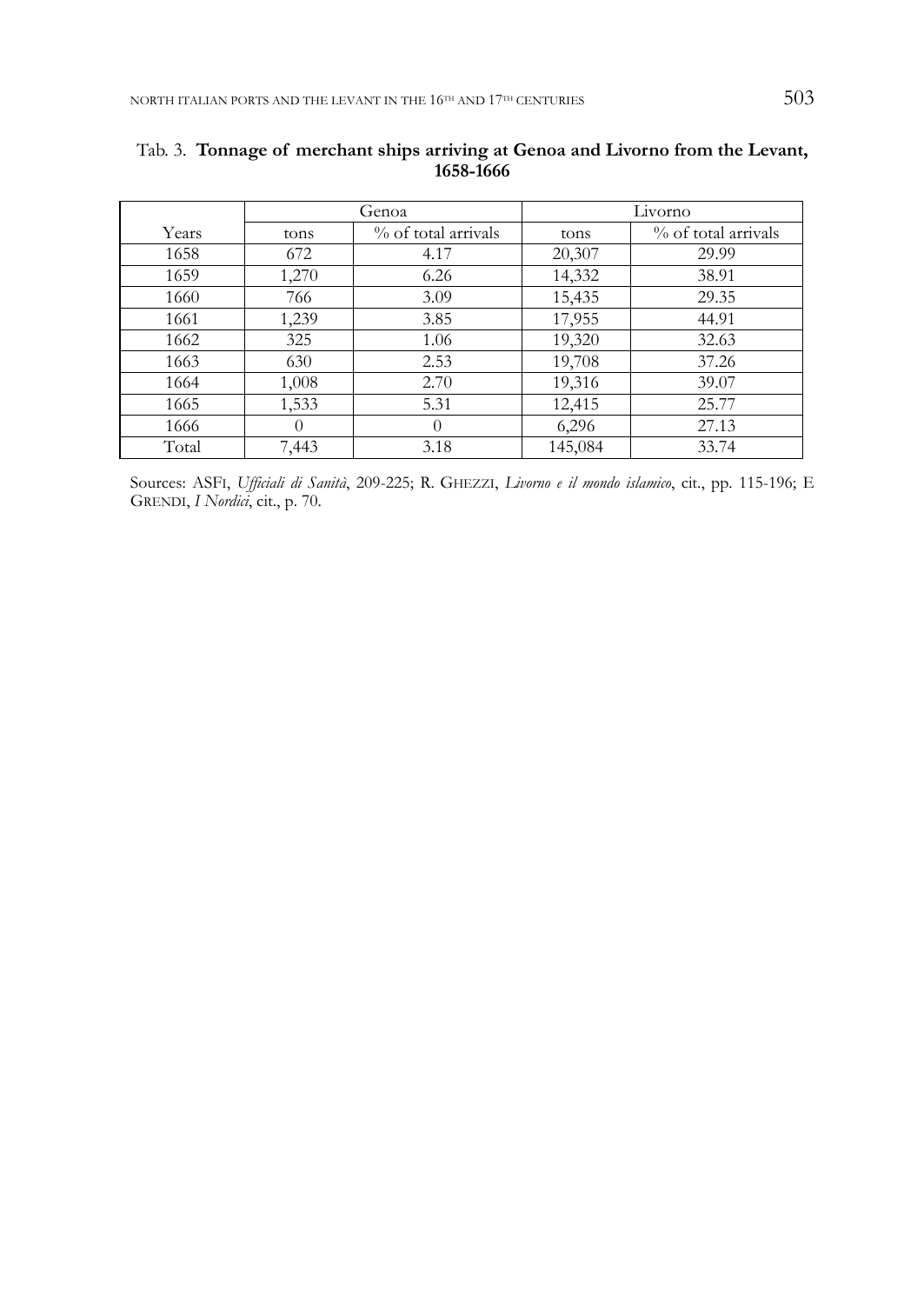504 RENATO GHEZZI

| Years | Arrivals                | Years | Arrivals        | Years | Arrivals        |
|-------|-------------------------|-------|-----------------|-------|-----------------|
| 1573  | $\mathbf 5$             | 1610  |                 | 1647  | 68              |
| 1574  | $\overline{5}$          | 1611  |                 | 1648  | 44              |
| 1575  | $\overline{2}$          | 1612  | 20              | 1649  | 30              |
| 1576  | $\mathbf{1}$            | 1613  | 9               | 1650  | 29              |
| 1577  | $\overline{\mathbf{3}}$ | 1614  | 14              | 1651  | 19              |
| 1578  | $\mathfrak{Z}$          | 1615  | 31              | 1652  | 43              |
| 1579  | $\overline{4}$          | 1616  | 26              | 1653  | 62              |
| 1580  | $\mathbf{1}$            | 1617  | 26              | 1654  | 38              |
| 1581  | $\overline{2}$          | 1618  | 17              | 1655  | 47              |
| 1582  | $\overline{2}$          | 1619  | $\overline{7}$  | 1656  | 30              |
| 1583  | $\overline{3}$          | 1620  | 21              | 1657  | $\overline{35}$ |
| 1584  | $\overline{c}$          | 1621  | $\overline{24}$ | 1658  | 73              |
| 1585  | $\overline{0}$          | 1622  | 30              | 1659  | 48              |
| 1586  | $\overline{0}$          | 1623  | 16              | 1660  | 54              |
| 1587  | $\overline{0}$          | 1624  | 24              | 1661  | 57              |
| 1588  | $\theta$                | 1625  | 14              | 1662  | 68              |
| 1589  | $\overline{0}$          | 1626  | 43              | 1663  | 74              |
| 1590  | $\overline{\mathbf{3}}$ | 1627  | $\overline{32}$ | 1664  | 72              |
| 1591  | $\overline{0}$          | 1628  | $\overline{51}$ | 1665  | 75              |
| 1592  | $\mathbf{1}$            | 1629  | 56              | 1666  | 73              |
| 1593  | $\mathbf{1}$            | 1630  | 77              | 1651  | 19              |
| 1594  |                         | 1631  | 64              | 1652  | 43              |
| 1595  |                         | 1632  | $\overline{21}$ | 1653  | 62              |
| 1596  |                         | 1633  | 16              | 1654  | 38              |
| 1597  |                         | 1634  | 28              | 1655  | 47              |
| 1598  |                         | 1635  | 23              | 1656  | 30              |
| 1599  |                         | 1636  | 29              | 1657  | 35              |
| 1600  |                         | 1637  | 38              | 1658  | 73              |
| 1601  |                         | 1638  | 45              | 1659  | 48              |
| 1602  |                         | 1639  | 55              | 1660  | 54              |
| 1603  |                         | 1640  | $\overline{38}$ | 1661  | 57              |
| 1604  |                         | 1641  | 37              | 1662  | 68              |
| 1605  |                         | 1642  | 35              | 1663  | 74              |
| 1606  |                         | 1643  | 20              | 1664  | 72              |
| 1607  |                         | 1644  | 43              | 1665  | 79              |
| 1608  |                         | 1645  | $\overline{32}$ | 1666  | 57              |
| 1609  |                         | 1646  | 45              |       |                 |

Tab. 4. **Merchant ships arriving at Livorno from the Levant, 1573-1666** 

Source: F. BRAUDEL, R. ROMANO, *Navires et marchandises*, cit., pp. 43-44; R. GHEZZI, *Livorno e il mondo islamico*, cit., pp. 115-196; ASFI, *Ufficiali di Sanità*, 209-225.